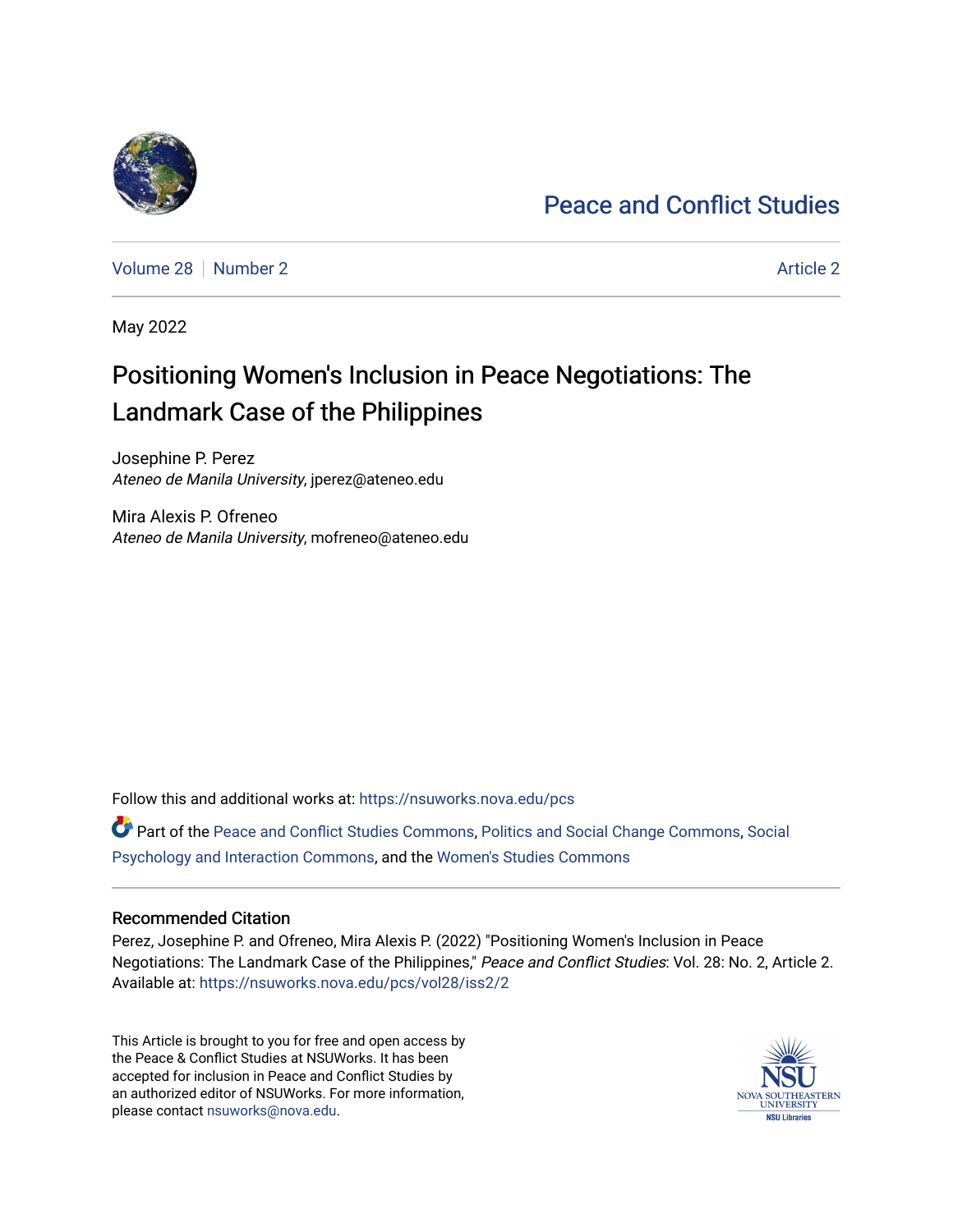# Positioning Women's Inclusion in Peace Negotiations: The Landmark Case of the Philippines

## Abstract

Women have historically been excluded in formal peace processes. While structural changes have pushed for women's participation in peace negotiations, we locate the shift from women's exclusion to women's inclusion as enacted in the discursive patterns of talk. Using positioning theory as a discursive lens, we looked at how women's inclusion was facilitated in the peace negotiations between the Government of the Philippines (GPH) and the Moro Islamic Liberation Front (MILF) that reached the landmark Philippine peace accord of 2014. Positioning theory argues that every utterance is a speech act that ascribes rights and duties, in this case, the right of women to be included in peace negotiations. Each act of positioning is comprised of storylines, identities, rights and duties, and social forces. From interviews with members of the GPH-MILF peace panels, we identified three patterns of positioning: (1) storylines of cultural and religious restrictions resisting women's inclusion, (2) storylines of gender equality, compliance with important statutes, and political will facilitating women's inclusion, and (3) storylines of women's inclusion transforming women's identities in peace negotiations from normative to agentic. Results are discussed in terms of the theoretical and practical contributions of a discursive approach to women's inclusion in peace processes.

Keywords: women in peace processes, positioning theory, women's inclusion, peace negotiations, discursive approach, gender and peace negotiations, women, peace and security

# Author Bio(s)

Josephine P. Perez is an Adjunct Professor at the Department of Psychology, Ateneo de Manila University. She is a Research Fellow at the Gaston Z. Ortigas Peace Institute. She has a doctoral degree in Leadership Studies-Organization Development, a master's degree in Social Psychology, and a bachelor's degree in A.B. Psychology. Her research interests include gender, peace and security, conflict resolution and peace psychology. She is a peace and women's rights advocate.

Mira Alexis P. Ofreneo is Associate Professor at the Department of Psychology, Ateneo de Manila University. She is a social and counselling psychologist. Her research and practice are anchored on feminist psychology and the use of critical discursive approaches. Her current work as head of the Ateneo de Manila University Gender Hub is to respond to sexual and gender-based violence and discrimination against the LGBTIQ+ community.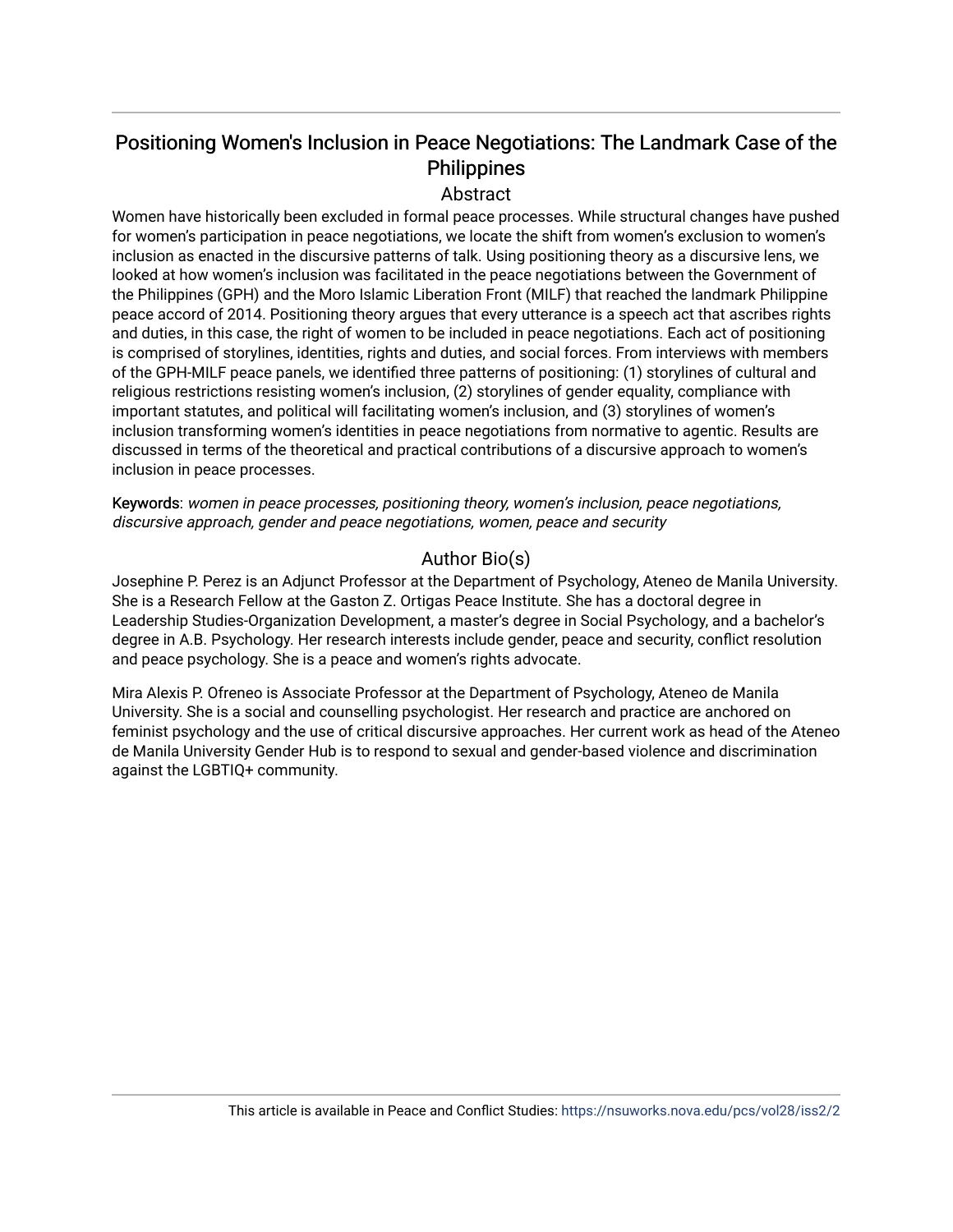# **Positioning Women's Inclusion in Peace Negotiations: The Landmark Case of the Philippines Josephine P. Perez and Mira Alexis P. Ofreneo**

More than a decade after the adoption of UNSCR 1325 making imperative women's participation in all aspects of peacekeeping, peacemaking, and peacebuilding, women continue to be the largest group of stakeholders whose voices are not heard in official negotiation processes (Ariño, 2010; UN Women, 2018). Statistics show that of the 31 major peace negotiations in countries doing peace talks from the period of 1992 to 2011, only four percent of the signatories and less than 10% of the negotiators at peace tables were women (UN Women, 2012). Women have historically been positioned outside of formal peace processes. The Philippine experience, however, appears to have finally broken the norm. This paper tells the story of how women were included in the peace negotiations that produced the landmark peace accord between the Government of the Philippines (GPH) and the Moro Islamic Liberation Front (MILF) in 2014.

Past studies have highlighted the barriers to women's participation in peace processes as rooted in the existing dominance of patriarchy, resistance to change, reluctance to share power (Benderly, 2000; O'Reilly, 2015), as well as a strong gender bias (UN Women, 2012). In this study, we take the position that resistance to women's inclusion and this bias or prejudice against women are produced and reproduced in language (Harré & van Langenhove, 1999a). Using positioning theory as a discursive lens (Harré & van Langenhove, 1999a), we wish to contribute to understanding how women's exclusion was challenged or subverted in talk and how women's inclusion was legitimized or supported in talk. With the peace negotiations as a discursive context, positioning theory is a conceptual frame to understand meaning construction and contestation (Harré & van Langenhove, 1999a; Moghaddam & Harré, 2010). Hence, we identify the acts of positioning that facilitated women's inclusion in the GPH-MILF peace negotiations, granting women the right to negotiate, to lead, and to represent women.

In the sociopolitical context of the GPH-MILF peace negotiations where a peace agreement was reached with the inclusion of women in both negotiating teams and compelling provisions for women (Bell & Utley, 2015; Applebaum, 2016), the utility of unpacking how women were positioned in the peace negotiations is made even more significant. Considered a milestone for women's inclusion in peace processes, the 2014 peace accord was sealed with women comprising 25% of the signatories (Nobel Women's Initiative, 2014) and with a woman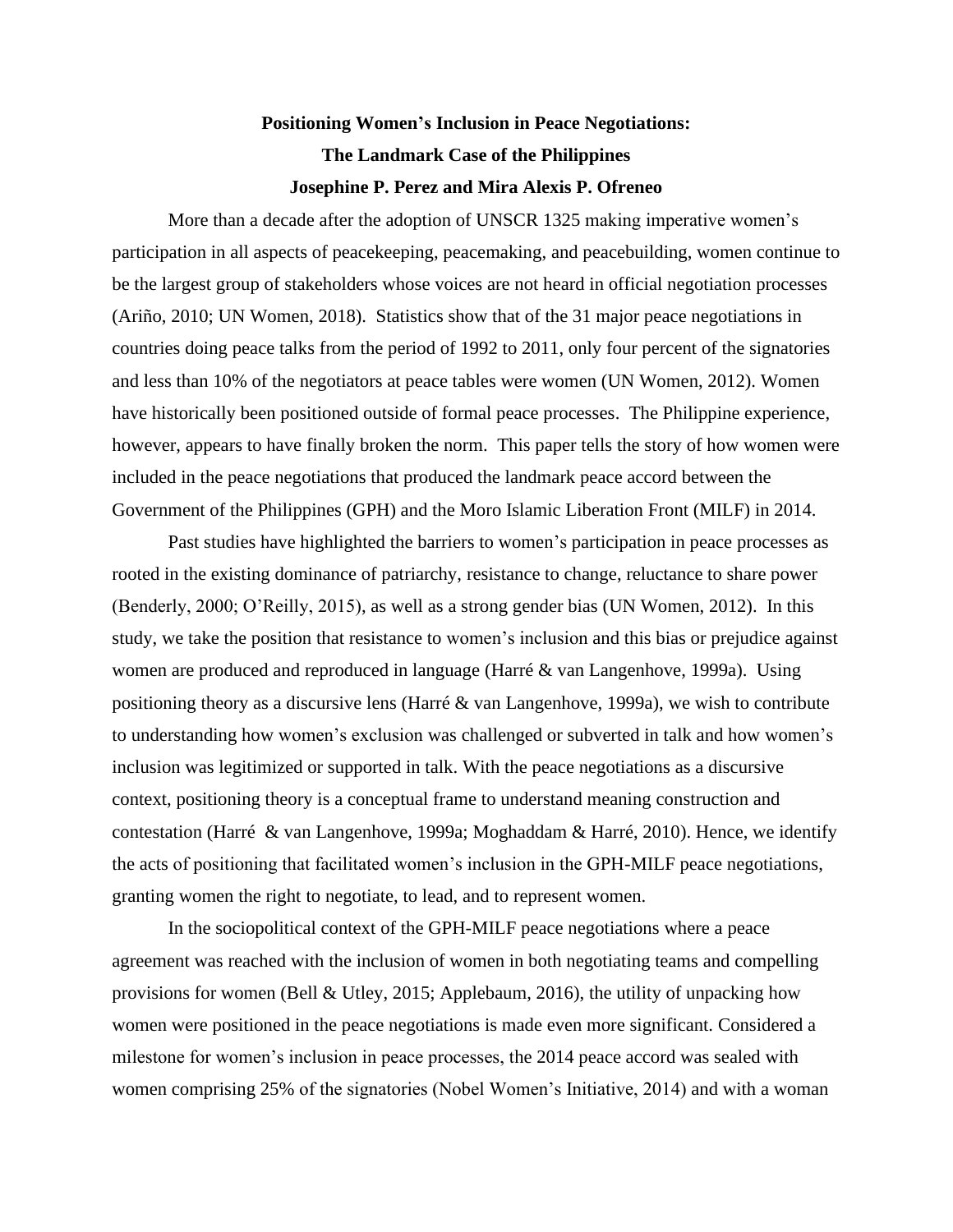panel chair in the government team. It is within the context of this historical breakthrough of women's inclusion in peace negotiations that this paper is written. Adding to the novelty of this paper, the discourses on women's inclusion were derived from interviews with the GPH-MILF peace negotiation teams, including members and chairs of the peace panels that forged the landmark 2014 peace agreement.

### **Structural Change to Include Women in Peace Processes**

The peace table is irrefutably a male-dominated space and women's exclusion continues to be the socially accepted norm (Anderlini, 2004; Ariño, 2010; Oloffsson, 2018; UN Women, 2018). However, this positioning of women as outside of decision-making platforms has been challenged. Assertions have been made that women's absence in peace processes is not because of their lack of experience in conflict resolution or negotiations but due to a lack of effort to integrate them into formal peace processes (UN Women, 2012). Recognizing the disproportionate impact of armed conflict on women and girls and acknowledging the relentless problem of women's exclusion in peace negotiations, the United Nations unanimously passed the ground-breaking resolution on women, peace, and security in 2000, popularly known as UNSCR 1325 (SC/RES/1325/2000). UNSCR 1325 upholds the right of women to participate in peace negotiations. While this international statute now exists, we argue that policies need to be enacted by actors in their own settings and contexts to be of consequence. It is in the discursive that we locate how structural forces such as institutions and policies can be used to position women's inclusion. We contribute to understanding the social processes that facilitate women's inclusion by complementing structural approaches with a discursive approach that understands how structures must be discursively produced or enacted in language to take effect.

### **Women's Contribution to Peace Negotiations**

Subsequent studies have shown that having women in peace negotiations increases peace capital. Women were found to push for more concrete and fundamental reforms (Ellerby, 2016; Paffenholz et al., 2017); bring in matters that directly affect women and children on the ground (Chang et al., 2015); are inclusive and consultative to generate support for the process; and tend to focus on practical issues related to quality of life and human security, rather than control over political power (Anderlini, 2007). Women fundamentally impact the long term (Paffenholz et al., 2016; O'Reilly et al., 2015) leading to more sustainable peace agreements that would likely result in durable peace (Krause et al., 2018; Palmiano, 2014). In this paper, we examine not only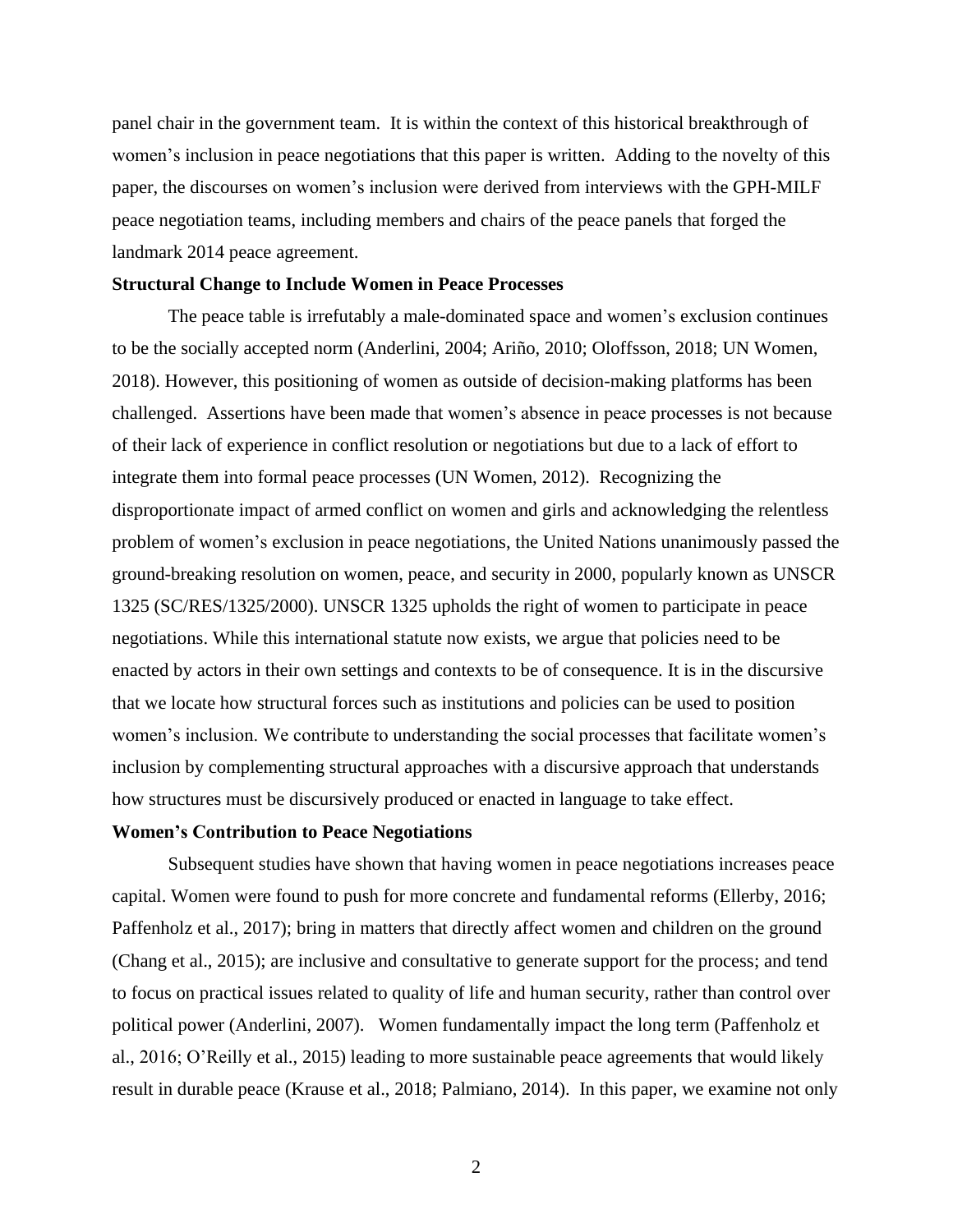how women were included in the peace negotiations but how women's inclusion likewise shaped the processes and outcomes that lead to a final peace agreement.

## **Women's Inclusion in the GPH-MILF Peace Negotiations**

The Philippines has been beset with two major internal armed conflicts since the 1960s, one of which is the Mindanao conflict with the Muslim secessionist group then known as the Moro National Liberation Front (MNLF). The MNLF advocated for a Moro homeland (Abinales, 2000; Santos, 2005) with Muslims in Mindanao identifying as Moro and collectively embracing the word *Bangsamoro* (Moro Nation) as separate from the Philippine nation (HURights Osaka, 2008). After decades of armed hostilities between the Philippine Military and the MNLF, a Final Peace Agreement (FPA) was secured with the government in 1996 (Coronel-Ferrer, 2013). However, a faction of the MNLF rejected the FPA (Bayot, 2018) giving birth to the Moro Islamic Liberation Front (MILF). Since the ceasefire agreement of 1997, the GPH and the MILF have been engaged in peace negotiations (Bayot, 2018). It was during the Aquino administration from 2010-2016 that the peace process achieved major breakthroughs (Basman, 2021). The Framework Agreement on the Bangsamoro was signed in 2012 (FAB, 2012) and the Comprehensive Agreement on the Bangsamoro was signed in 2014 (CAB, 2014). After 17 years of peace negotiations, the landmark peace agreement placed the Philippines on the global map of successful peace negotiations and successful inclusion of women in the peace negotiations, with women as peace panel members and a woman chair on the government peace panel.

The inclusion of women in the GPH-MILF peace negotiations was shaped by the sociopolitical forces of the time including the adoption of a national action plan on UNSCR1325 by the Philippine government with the active collaboration of civil society (Shadow Report, 2016), and the amplification of the campaign for women's inclusion in peace processes. The GPH negotiating team had always included a woman or two on the peace panel since 1998 when the Philippine government decided to include civilians in its standard panel of peace negotiators from the military (PeaceWomen, 2011; Santiago, 2015). In 2012, the GPH peace panel appointed its first woman chair. Miriam Coronel-Ferrer is recognized as the first and thus far the only woman chief peace negotiator to sign a major peace accord (UN Women, 2018; Council on Foreign Relations, 2019).

On the other hand, the MILF peace panel has conventionally remained an all-male panel since 1997. In 2006, it was quoted to have expressed that "women have no role in public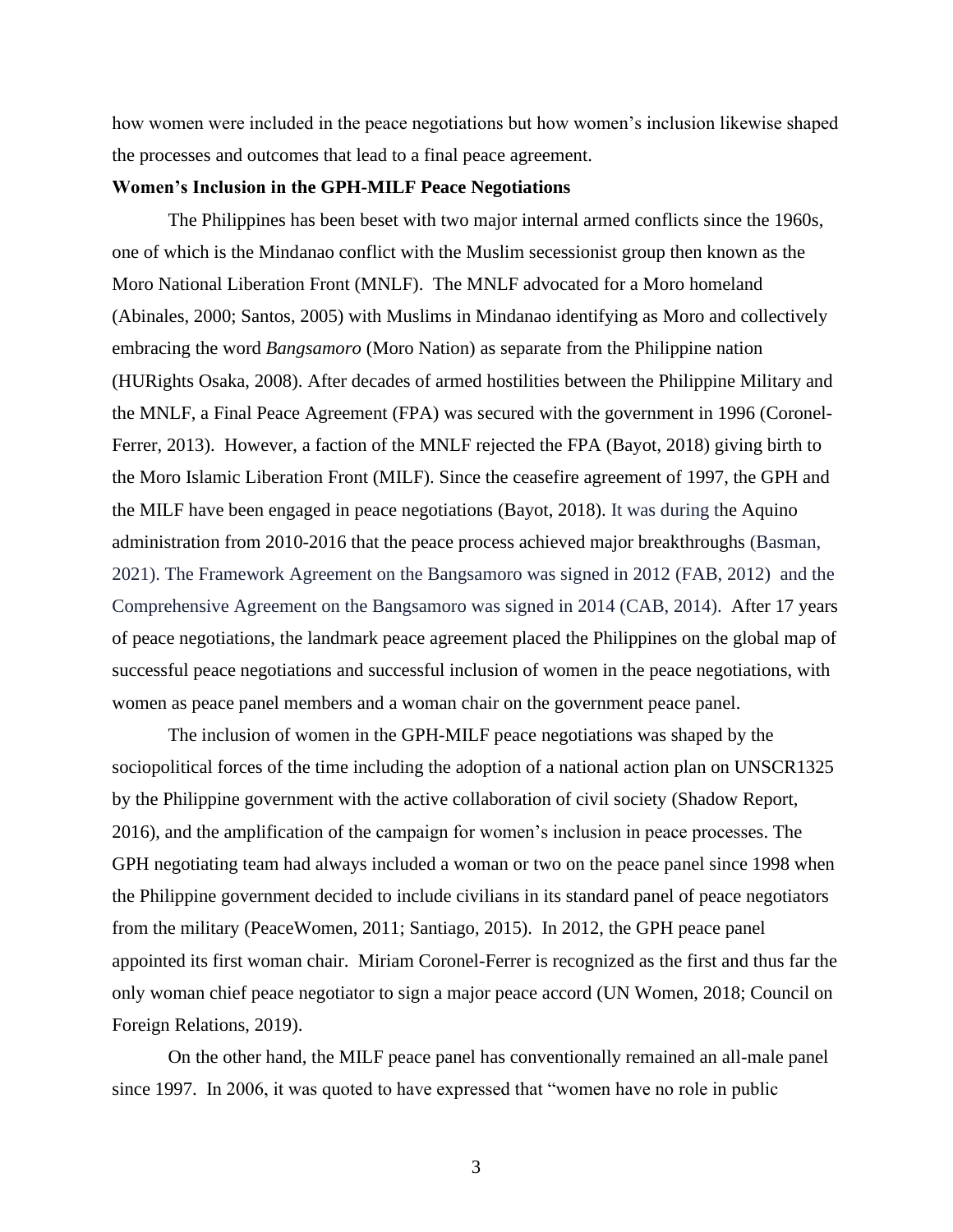decision-making" (Santiago, 2015, p.10). In 2012, it finally appointed women and have had at least two women in its delegation since then. A woman appointee sat as an alternate panel member in the course of peace negotiations (Arguillas, 2014; OPAPP, 2015) and "on some occasions, the chairman called her to speak to give her legal opinion on behalf of the MILF, an unheard of practice in formal negotiations" (Santiago, 2015, p.11). The MILF needed to maneuver "how to engage women without breaking cultural traditions to keep the peace process going forward" (Chang et al., 2015, p. 116).

While sociopolitical forces have changed the landscape for women's inclusion in peace negotiations globally and locally, we contend that government and civil society actors had to engage in a discursive process of negotiating and pushing for women's inclusion. Positioning theory allows us to contribute to understanding women's inclusion as a discursive process of claiming rights for women. And while we recognize the critical role of structural and material forces that shape this process, our paper focuses on the discourses in the GPH-MILF peace negotiations as narrated by the members and chairs of the peace panels themselves. Furthermore, women's inclusion is not a guarantee for an inclusive peace process (Bafo, 2019); a genderinclusive peace agreement requires women to exert influence at the peace table (O'Reilly et al., 2015). Using positioning theory, we likewise explore how women positioned themselves or were positioned during the peace negotiations to transform the process and outcome of the negotiations. As an example of how women had to position or be positioned, a former woman peace negotiator shared that when women "gain a place at the peace table, they need to demonstrate technical expertise to be regarded as credible negotiators" (O'Reilly et al., 2015, p.22).

### **Positioning Theory as a Theoretical Framework**

In the discursive context of peace negotiations where words are the currency to construct a common ground and arrive at a peace settlement, positioning theory is a conceptual framework to understand "how people use words (and discourse of all types) to locate themselves and others" (Moghaddam & Harré, 2010, p. 2). We argue that peace negotiations are social processes that involve meaning construction and contestation through talk or text. We utilize Slocum-Bradley's (2009) Positioning Theory Diamond which expounds on Harré and van Langenhove's (1999a) Positioning Theory Triangle (See Figure 1). Through this discursive lens, acts of positioning are comprised of four elements: (1) storylines; (2) identities; (3) rights and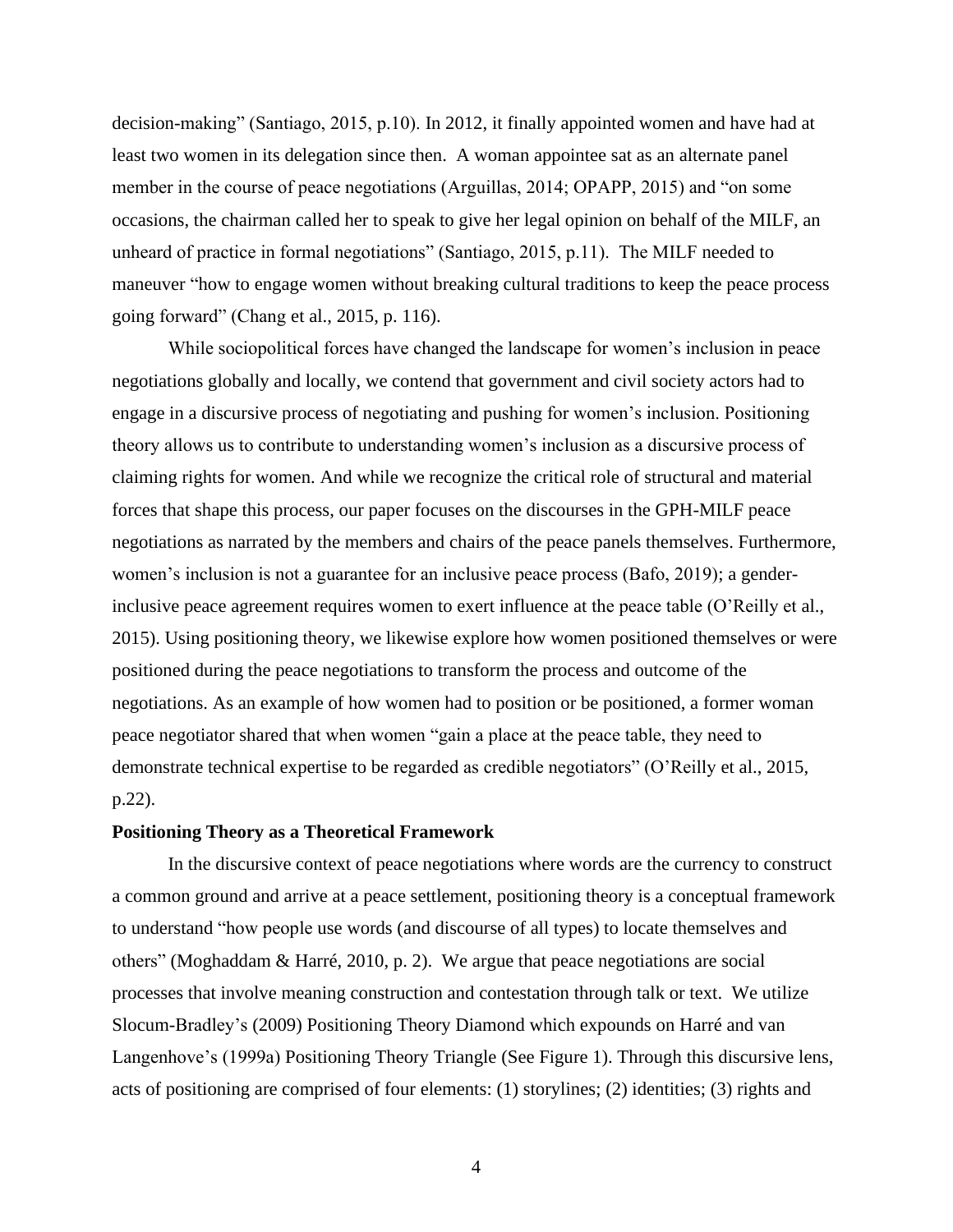duties; and (4) social forces. Applied to women's inclusion in the GPH-MILF peace negotiations, we look at acts of positioning that had the consequence or social force of resisting women's inclusion, facilitating women's inclusion, and transforming women's identities in the peace negotiations.

We begin with identifying *storylines*. A storyline reflects the unfolding dynamics of a social episode or conversation (Harré & van Langenhove, 1999a) situated in a particular cultural context (Harré & Moghaddam, 2003; Slocum-Bradley, 2009). Storylines are cultural narratives and discourses or the narrative patterns of conversation or talk. In this paper, we identify the storylines that justified women's exclusion, women's inclusion, and women's transformation in the GPH-MILF peace negotiations.

We then identify the evoked *identities* of women in each storyline. Identities are a form of categorization, where boundaries are used to distinguish one domain or social collectivity (us) from others (them) (Slocum-Bradley, 2009). Identities can refer to social categories (e.g., woman, Moro, MILF) as well as personal or moral attributes (e.g., competent, credible, expert). These identities limit or enable; facilitate or constrain what a person can do or say in a social interaction (Harré & van Langenhove, 1999a; Slocum-Bradley, 2009). Hence, we looked at how women's identities are characterized and the consequence of these evoked identities.

We subsequently determine the set of *rights and duties* ascribed to women (and men) with each set or cluster of storylines. When a person positions one's self and others in a particular storyline, one is ascribing rights and duties upon the self and others (Harré & van Langenhove, 1999b). Positioning theory believes that "positions are clusters of beliefs about how rights and duties are distributed in the course of an episode of personal interaction and the takenfor-granted practices in which most of these beliefs are concretely realized" (Harré et al., 2009, p.9). It does not assume that everyone in an interaction has equal access to rights and duties to perform any action (Harré, 2012); precisely why there is a need to claim rights (if these are not granted) and to reposition (if rights are denied).

Finally, we distinguish the *social force* of these storylines, identities, and rights and duties; the perlocutionary force of a speech act or how language is used to "accomplish social tasks" (Slocum-Bradley, 2009, p. 82). What is achieved through talk? Does an utterance legitimize women's exclusion or does it support women's inclusion? What patterns of positioning allow women to be included in peace negotiations?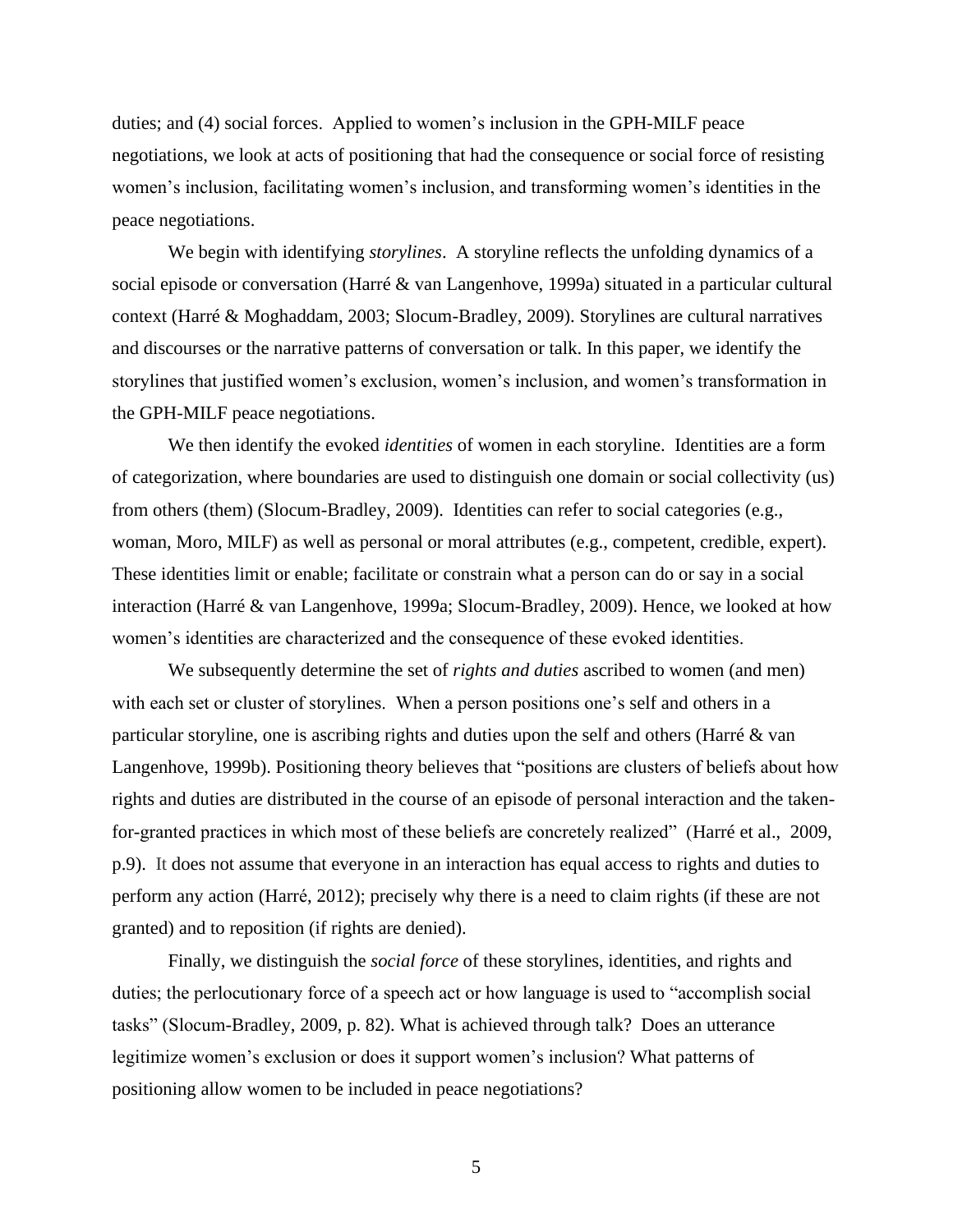# *Figure 1.*

Positioning diamond as applied to understanding women's exclusion, inclusion, and transformation in the peace negotiations.

# **IDENTITIES**

- References to social categories and/or personal or moral attributes of a person
- How were women characterized in narratives in the peace negotiations that exclude, include, and transform their identities?

## **STORYLINES**

- Wider cultural narratives and discourses or the narrative pattern of conversation or talk
- What narratives justified women's exclusion, facilitated women's inclusion, and transformed women's identities in the peace negotiations?



## **RIGHTS & DUTIES**

- The assignment of rights and duties that come with evoked identities and storylines; a set of either rights or duties are ascribed to people
- What rights and duties were ascribed to women? What rights and duties were ascribed to men?

# **SOCIAL FORCE**

- What is accomplished or produced in speech acts; the perlocutionary force or social consequence of talk
- Women's exclusion, women's inclusion, and the transformation of women's identities in the peace negotiations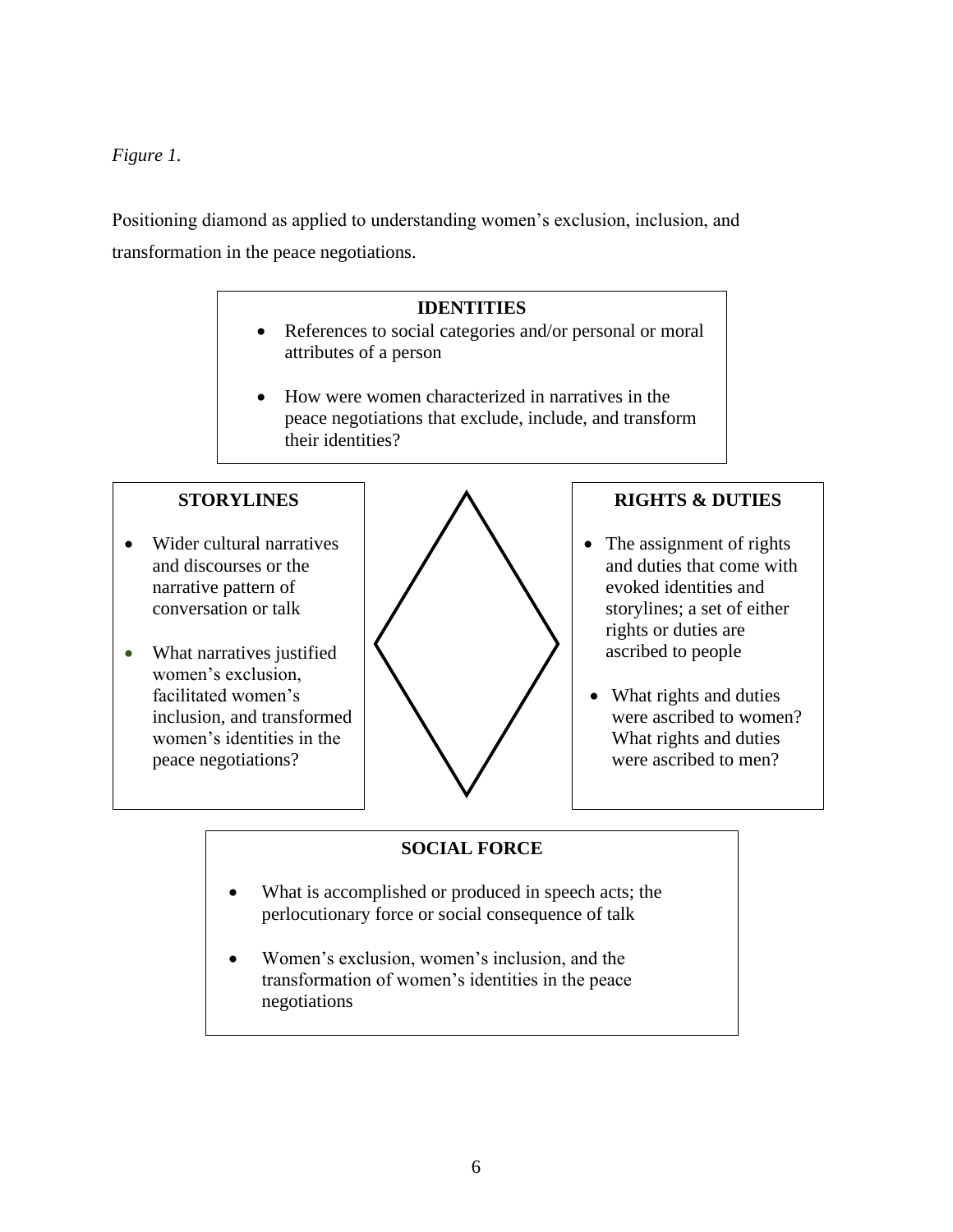## **Statement of the Problem**

In this study, we seek to identify the acts of positioning that consequently lead to women's exclusion, women's inclusion, and women's transformation in the GPH-MILF peace negotiations. In understanding these acts of positioning, we identify the storylines, the evoked identities of women, and the rights and duties ascribed to women (and men) that produced these consequent social forces. Hence, we ask, What are the acts of positioning that: (1) resisted women's inclusion? (2) facilitated women's inclusion? and, (3) transformed women's identities in the GPH-MILF peace negotiations?

#### **Method**

#### **Participants**

This qualitative study interviewed nine members of the GPH-MILF peace negotiations that reached the landmark peace agreement in 2014. It would have been ideal to capture actual discourse or talks during the peace negotiations (Harré & van Langenhove, 1999a) but such transcripts were considered classified information. Participants were purposively selected from the official list of members of the GPH and MILF peace panels from the period 2010 to 2014. This time period was deliberately chosen as this comprised the negotiating teams that reached the final peace accord. While the subject of this study is women's inclusion, the talk or conversation that positioned women and women's inclusion involved both women and men at the peace table. Thus, discourses from both the women and men who were directly involved in the peace talks informed this paper. Of the nine interviewees, three were members of the MILF peace panel (one female and two males) and six were from the government side (five females and one male). Among the respondents: two were panel chairs; three were panel members; one was a board consultant; one was head of the panel secretariat; one was head of the legal team; and one was a peace adviser. There were five Moro-affiliated respondents (two from the GPH negotiating team) and four non-Moro respondents.

## **Data Collection and Analysis**

Ethical standards were duly observed in the production of this study. An ethics clearance was secured from the Ateneo de Manila University Research Ethics Committee prior to data collection. Participants were fully informed of the intent of the research and the procedures that would be taken during and after the interview. Assurance of confidentiality and anonymity was explained and emphasized. A semi-structured interview was guided by a set of open-ended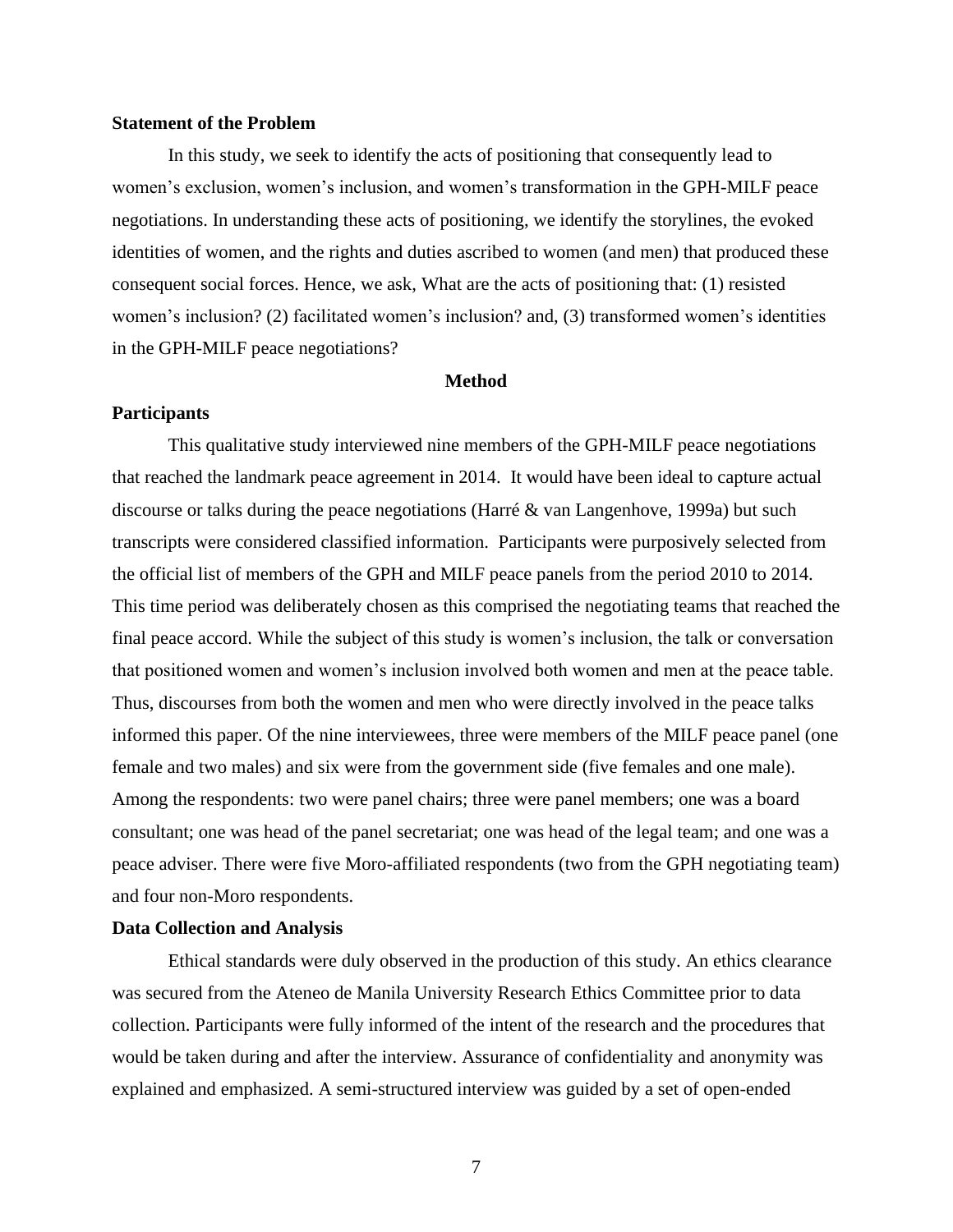questions that asked participants to narrate how women were included, participated, and shaped the peace negotiations. The interviews with the members of the MILF negotiating team were done in Cotabato City, Southern Philippines whereas the interviews with the GPH negotiating team members were done in Metro Manila. All interviews were conducted by the first author. The interview questions were in English, a copy of which was sent to the respondents prior to the interview. The interviewees spoke in English (the country's second language), and sometimes in a mix of Tagalog and English (Taglish). Minimal translation was done as majority of the direct quotes cited in the paper were in English. Direct quotes cited as exemplars in the results section indicate the gender and party affiliation of the respondent.

Data analysis was done in three phases. The first phase was comprised of reading and rereading the transcripts. All transcripts were read in their entirety. Lines referring to women's inclusion were read several times underscoring key words that the participants used to describe the self, people, situations, and events. Through this process, the first author was able to immerse in the data and to identify what was being described and how it was being described in the context of the conversation. These descriptions formed the initial patterns of positioning. Transcripts were then coded following these initial sets of positioning.

The second phase centered on a discursive analysis of the data using the positioning theory diamond of Slocum-Bradley (2009). A discursive analysis table was produced for each interviewee. Storylines were identified based on the actual utterances. For each storyline, the first author identified the identities evoked, the rights and duties ascribed, and the resulting social forces.

The third phase involved a series of validations of the discursive analysis with the second author. Following an iterative and non-linear process, the researchers mapped the overall patterns of positioning. From this phase, the three overarching social forces were identified. The complete positioning analysis for each social force was produced.

#### **Results**

The discourses on women's inclusion in the GPH-MILF peace negotiations tread along three sets of positioning: (1) resisting women's inclusion in the peace negotiations; (2) facilitating women's inclusion in the peace negotiations; and (3) women's inclusion transforming women's identities in the peace negotiations. We discuss each act of positioning following Slocum-Bradley's positioning theory diamond as illustrated in Figures 2, 3, and 4.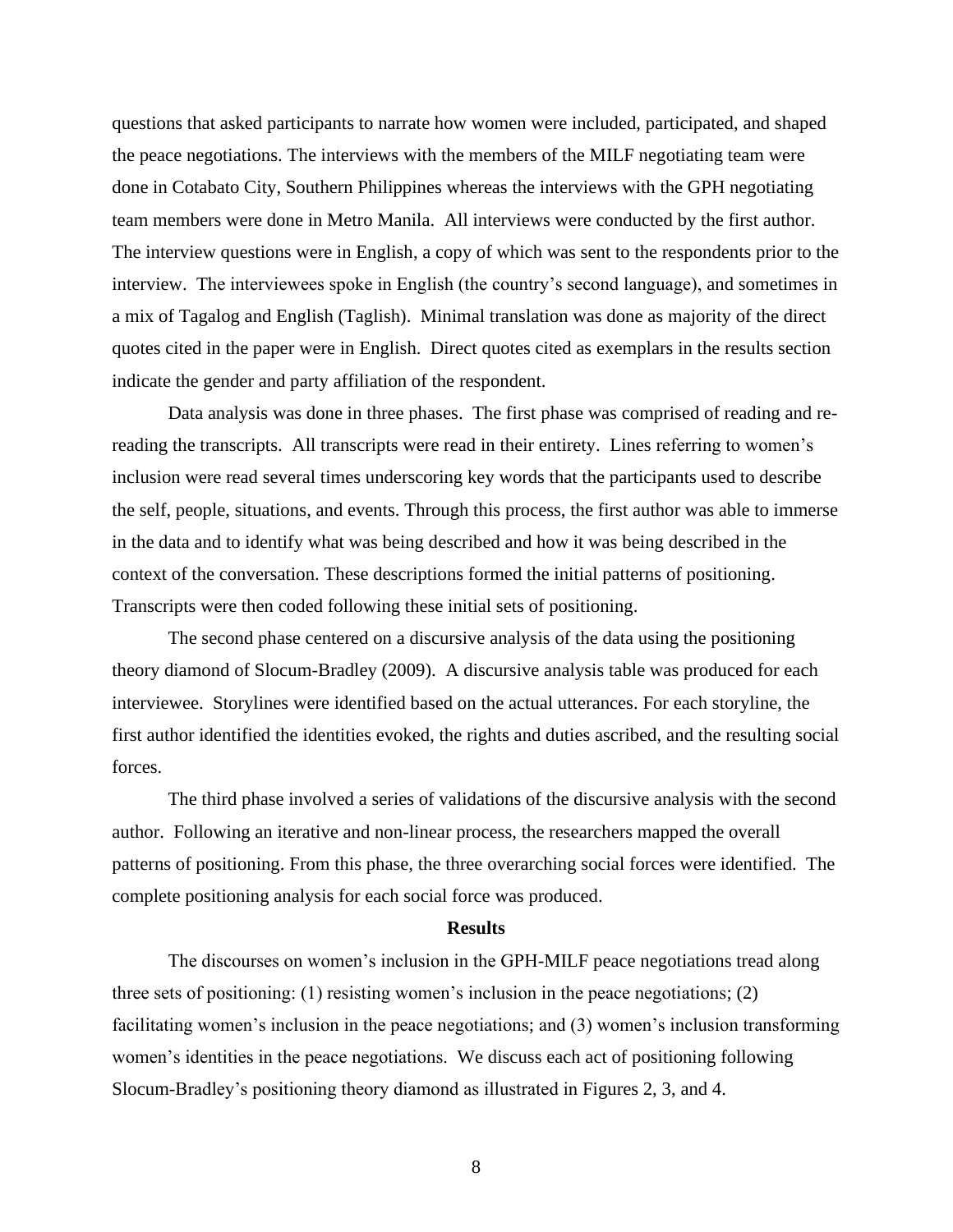## **Resisting Women's Inclusion in the Peace Negotiations**

Resisting women's inclusion in the peace negotiations was justified by two storylines. The storyline on religious/cultural restrictions centered on the belief that Moro women were not allowed to travel on their own. It was claimed that Moro women needed a *mahram* or guardian to accompany them. To quote a member of the MILF team:

That's the decision of the learned in Islam. There was one prescription that women cannot travel alone without a mahram, meaning someone who is close to her. Or if there is no such thing as mahram or guardian, probably a father, a brother or a son, and at least two women must travel with the group*.* (Man, MILF)

This religious/cultural storyline positioned Moro women as having no right to be independent of men, and even more so, the right to lead men. This position resulted in a social force that maintained Moro women's exclusion in the MILF side of the peace negotiations. Interestingly, a Moro woman in the GPH team shared how her participation in the peace negotiations was likewise questioned:

During the first meeting that I attended in Malaysia, they were questioning my sincerity in [sic] the table. We were facing each other… one or two in particular from that group alluded about betrayal to the motherland, to your own people. It was directed to me because there was no other Moro woman there except me. Why was it an issue? It was not raised as an issue with the male Bangsamoro [on the GPH team]. Is it because I am a woman? (Woman, GPH)

This storyline resisting women's inclusion uniquely positioned Moro women for being women and Moro. The sample utterance positioned Moro women as having the duty to work only for the MILF peace panel. And while a Moro man was also in the GPH peace panel, the utterance only positioned Moro women as having no right to be part of the peace table. This reflects the unique positioning that resisted Moro women's inclusion in the peace negotiations, whether on the MILF or GPH side.

Another storyline resisting women's inclusion derived from a cultural narrative of traditional gender roles and stereotypes. This storyline positioned men as natural leaders and women as having difficulty taking the lead. As shared by a respondent in the MILF panel:

By nature or generally speaking, men are supposed to be the leaders, they are the natural leaders… emotionally, physically and physiologically. In terms of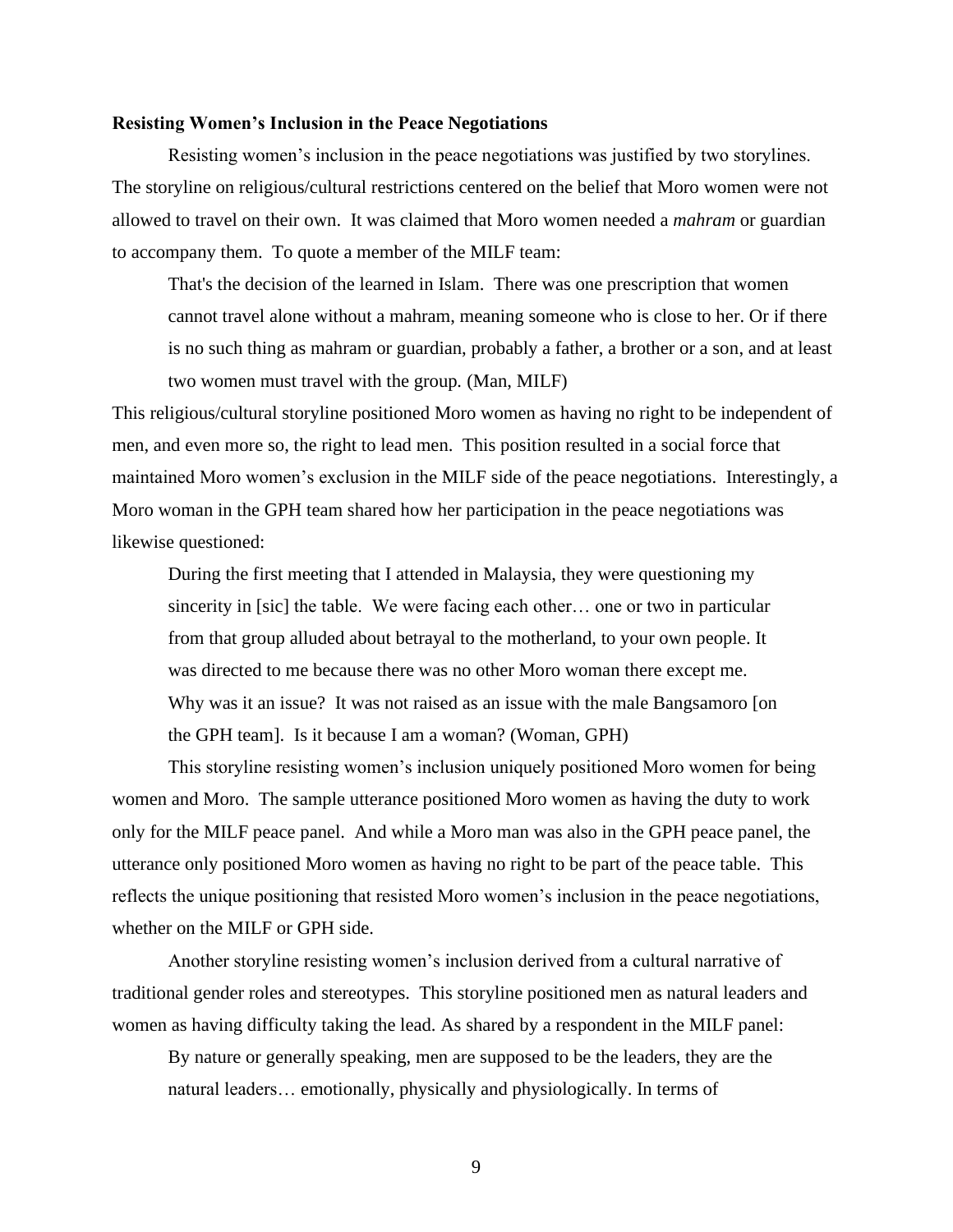intelligence, they are equal. Suppose a woman is the Head of State and that State is at war and that woman is pregnant, how could she lead the State in war?.... So, it's natural that in Islam, men are generally the leader*.* (Man, MILF)

*Figure 2.*

Positioning analysis of resisting women's inclusion in the peace negotiations.

## **IDENTITIES**

- Women as Moro women (as affiliated with Islam, Bangsamoro, MILF)
- Women as incapable of managing emotions, as not able to handle peace negotiations

## **STORYLINES**

- Religious/cultural restrictions on women
- Traditional gender roles and stereotypes



# **RIGHTS & DUTIES**

- Women were *not* granted the right to negotiate, to lead, and to represent women; women were ascribed the duty to abide by religious/cultural restrictions and traditional gender roles
- Men were granted the right to represent women in peace negotiations

# **SOCIAL FORCE**

Exclusion of women in the peace negotiations

The above utterance underscored the belief that women cannot lead by virtue of their gender. It also implied that being in a peace negotiation is a demonstration of leadership. With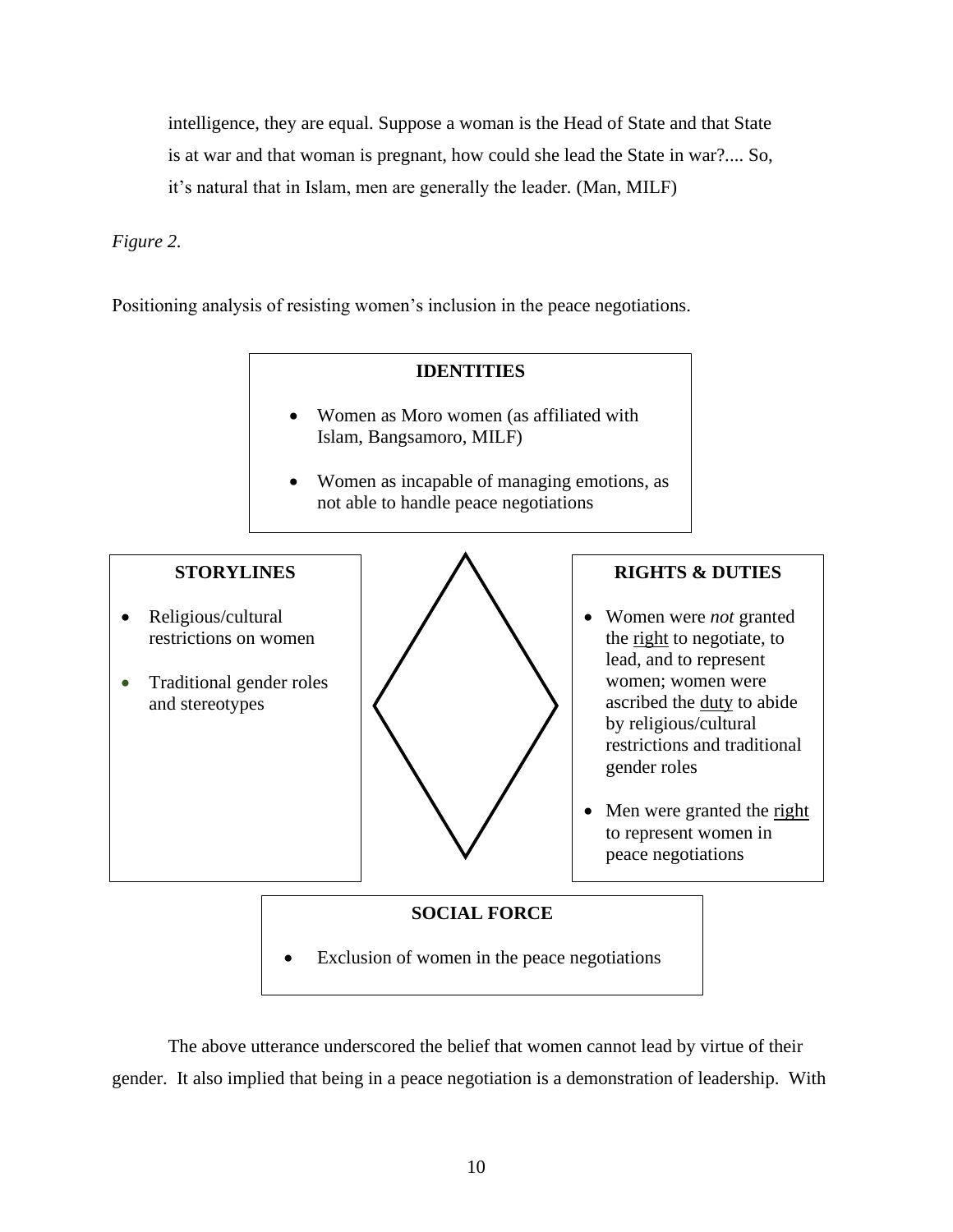the men positioned as the natural leaders, men were granted the right to represent women and to sit at the peace table whereas women were ascribed the duty to conform to their traditional gender roles. This consequently denied women the right to lead and be at the peace table, sustaining the social force of excluding women.

Reinforcing this storyline on traditional gender roles was the stereotype that women were emotional and therefore incapable of managing their emotions. As a respondent in the MILF panel recounted:

Many people will disagree with us but negotiations require management of emotion. Women are more emotional than men. That is one consideration. That [is why]… there are mostly men in our negotiating team, because women are more emotional. (Man, MILF)

As shown in the sample, women were positioned as having no right to be a peace negotiator as their perceived emotionality was considered detrimental to negotiations. This consequently strengthened the bias against women and maintained the social force of excluding women from the GPH-MILF peace negotiations.

## **Facilitating Women's Inclusion in the Peace Negotiations**

Women's inclusion in the peace negotiations was facilitated by several storylines as summarized in Figure 3. The first storyline was anchored on the discourse of gender equality. By positioning men and women as equal, women were granted the same right as men to be part of the peace table. As supported by a member of the MILF panel, "in terms of intelligence they [women] are equal with men" (Man, MILF).

The second storyline was based on positive stereotypes of women. This positioned women as having unique attributes that men did not possess; attributes that were valuable to peace negotiations. Examples of these were positioning women as meticulous at reviewing the agreement and as relational, hence, changing the dynamics at the peace table:

The most dangerous part of the negotiation is when you are about to sign an agreement. That is where the danger lies because of last minute riders from either of the two parties, just like what happened in the Tripoli Agreement of 1975…. The women are great at reviewing the documentation. They are meticulous. (Man, MILF)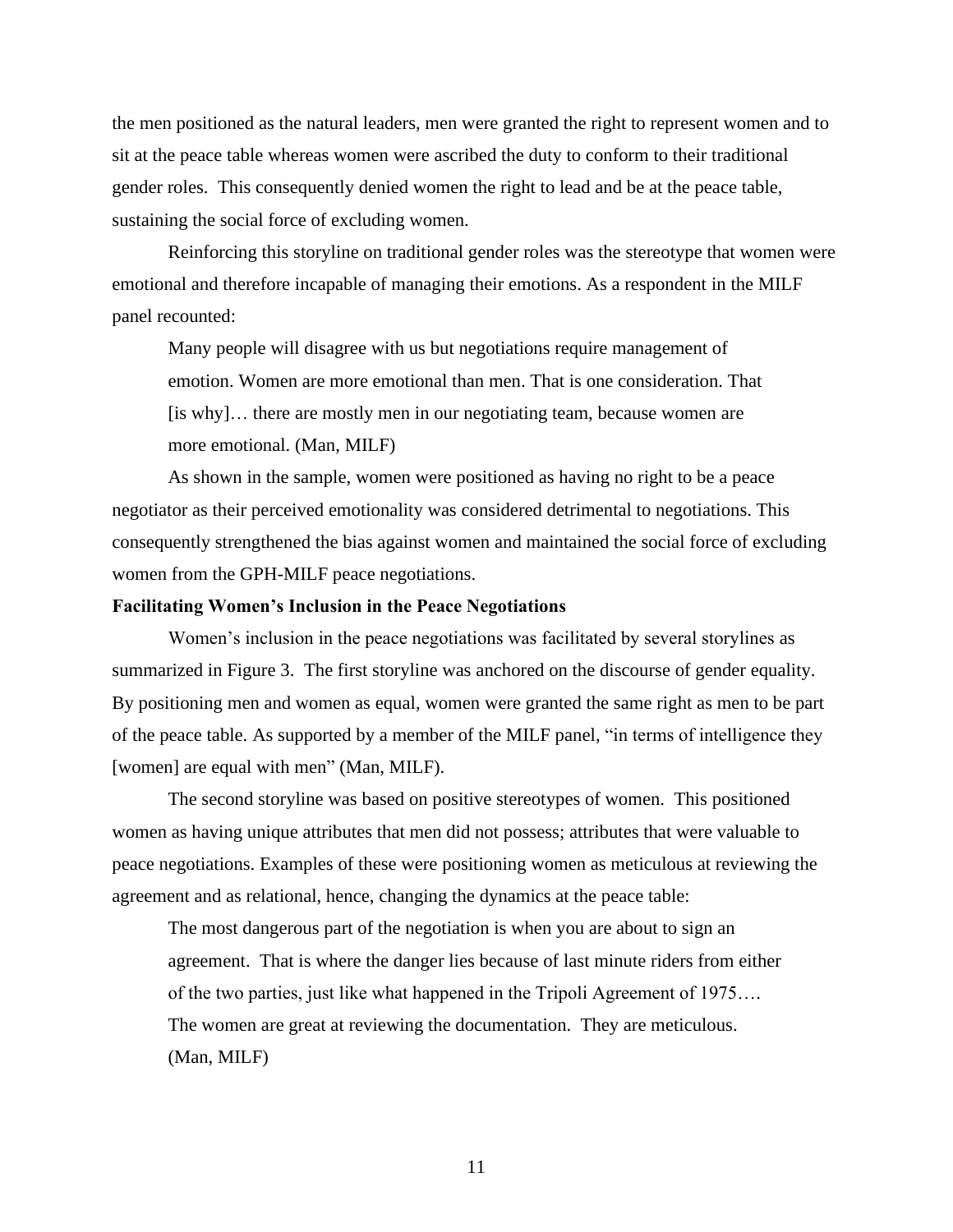Women bring a different dynamics [sic].... They could talk about other things, they could talk about family. She [referring to the GPH woman panel chair] knows about the life of those she talks to, their personal problems in the family, who is ill. It's not just direct issues. She said that she was very conscious to ask people how they are. (Woman, GPH)

With these positive stereotypes attributed to women, women were granted the right to be at the peace table and men were ascribed the duty to include them. As attested by a member of the GPH team and a member of the MILF team, women made a unique contribution to the peace negotiations:

And when the negotiation gets rough, the women can pull the situation. They become our messenger [to the other party]. Negotiation to me will never be complete unless women participate.... They have a definite role that is distinct that men cannot do. (Man, MILF)

Women had to be on the peace table. They were going to bring something that was somehow lacking in the peace process. (Woman, GPH)

Another storyline that facilitated women's inclusion centered around compliance with important statutes: One was an international standard and the other was a religious edict. The key international statute that was cited to impel women's inclusion was the UNSCR 1325. As articulated by the women respondents of the GPH and MILF teams:

The UN Security Council resolution… the MILF is very conscious [of it], that it needs to show itself as being up to standard with international standards. (Woman, GPH)

It wasn't just the women who were discussing that issue, even the men. I think the reason why it was being discussed was the pressure from outside asking the MILF why there were no women in their panel. The international community, the women's sector, mostly from outside the Bangsamoro [were asking], probably because of 1325. There are standards. So they were being asked. (Woman, MILF)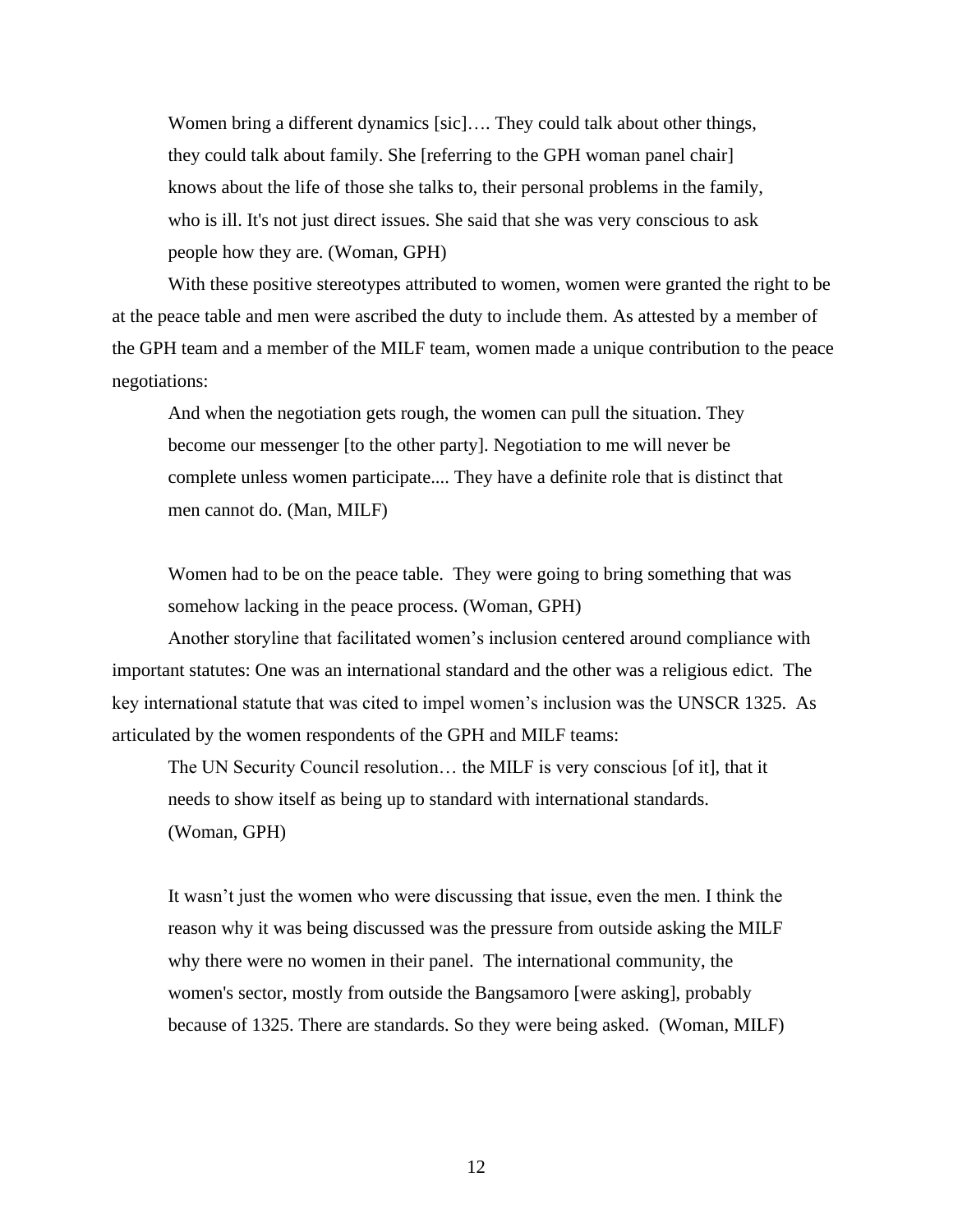*Figure 3.*

Positioning analysis of facilitating women's inclusion in the peace negotiations.



## **SOCIAL FORCE**

• Inclusion of women in the peace negotiations

On the other hand, a respondent from the MILF panel spoke of women's inclusion as part of the collective Islamic struggle for peace or *jihad*. In this storyline, both men and women were obliged to follow the jihad. He said: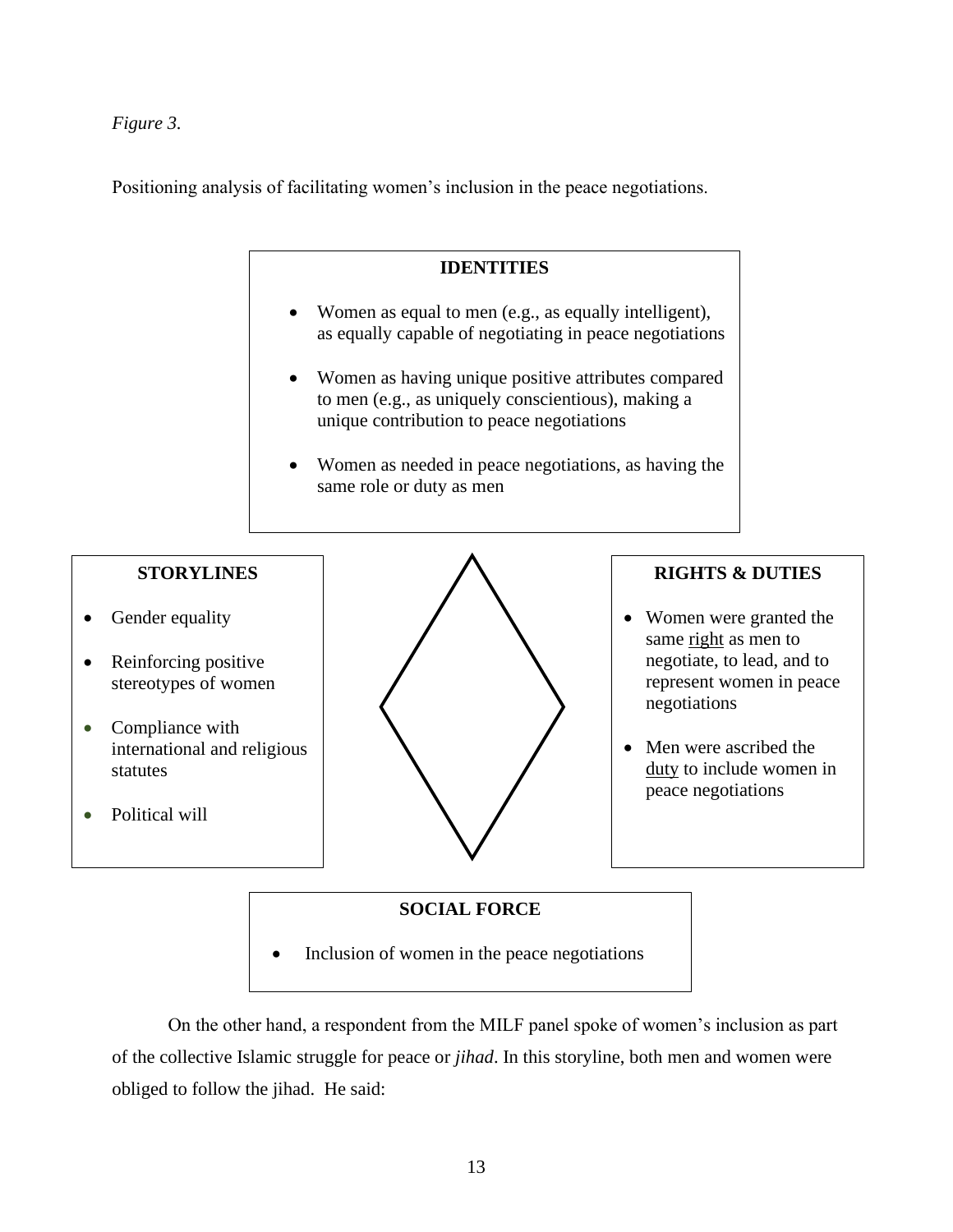Our struggle is not a struggle of males only…. In terms of Islamic prescription, the struggle which we call jihad is prescribed for men and women. No exception. So the obligation really to undertake that struggle is obligatory. And certainly, men and women are under obligation to undertake that. (Man, MILF)

Using the storyline of compliance with the international statutes such as the UNSCR 1325 and obedience to the religious edicts of Islam, women were positioned to have the right to be included in the peace negotiations. Remarkably, the Islamic struggle or jihad was meaningfully and radically framed to support women's participation in the peace process. The same identities of being a woman, Moro, and of Islamic faith, which were earlier utilized to exclude women, were now used to include women. The storyline of compliance with statutes significantly strengthened the social force of women's inclusion.

A final storyline that facilitated women's inclusion in the peace negotiations was political will. Inclusion was a purposive and strategic act as shown by these sample utterances: there was a "conscious effort to get them because they were competent women" (Woman, GPH); it was "made purposeful for women to be part of the process" (Woman, GPH); it was crucial to "have women in leadership and decision-making positions because they would bring in more women" (Woman, GPH). These utterances were indicative of assertion and intentionality, positioning women's inclusion as imperative. As a female member of the GPH team narrated, "part of my own work was being in [sic] good terms with my cabinet colleagues so that I could get them to support these appointments as well" (Woman, GPH) and "how to make sure that whoever else is needed to approve and endorse were on board" (Woman, GPH)*.* This ensured women's inclusion in the peace negotiations.

Across these storylines, women were granted the same right as men to be at the peace table whereas men in the peace panel were ascribed the duty to include women in the peace negotiation teams. Despite the uniqueness of each storyline (i.e., gender equality, gender stereotypes, compliance, duty) and how each positioned women differently (i.e., as an equal, as relational, as needed, as duty-bound), they all ascribed the same set of rights and duties on women and men. Ultimately, these acts of positioning evoked the social force of intentionally and strategically including women in the GPH-MILF peace negotiations.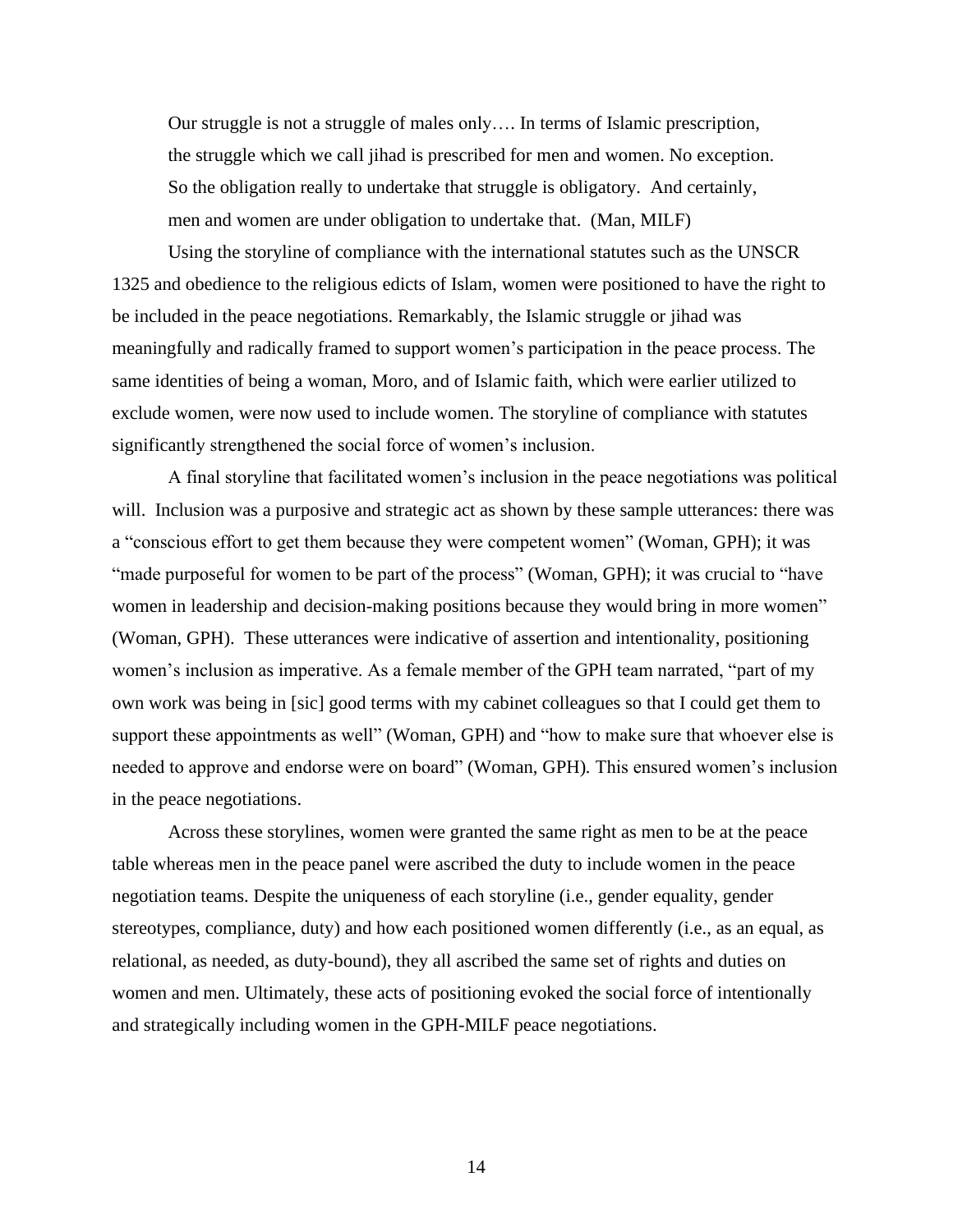### **Women's Inclusion Transforming the Peace Negotiations**

With women made members of both the GPH and MILF peace negotiation teams, women's inclusion was positioned as transforming the wider peace process and Philippine society at large (see Figure 4). The first storyline centered on women as instrumental in pushing for the women's agenda in the peace agreement. As narrated by the women members of both the GPH and MILF teams:

Having women in the room makes it easier to push the agenda for women. You don't forget about it. It will not be left behind unlike when it's just all men. It took them a while before they realized why we need to talk about women. There were women on [sic] the table who can bring forth the agenda*.* (Woman, GPH)

As I see it, the agenda for women would not be there if the women did not push for it. (Woman, MILF)

The above utterances attest to how women in the peace negotiations represented the agenda of women and ensured their inclusion in the peace agreement. The sample utterance below illustrates how the conversations inside the peace negotiation itself shifted to include women's issues:

Security normally would focus on combatants.… It is not brought up as a top priority like the issue of widows, how to take care of them… if it is not visible to you. Oh yes, the women, where are they in this document? So, I think that's one thing that the presence of women brings, the constant reminder that oh, we need to think about women in all of these. So, the consciousness that it's not always a case of [the] same experience... [the] needs of men and women. In fact, it's never the case. So, it normalized and mainstreamed that kind of conversation. (Woman, GPH)

Referred to as mainstreaming gender (PCW, n.d.), conversations around women's needs and concerns were normalized. As the sample utterance showed, discussions on hard issues such as security which often revolve around the combatants—usually men—shifted to include the women and their families. Women were positioned as shaping and shifting the conversation. As one of the GPH members described, "women will articulate things that some men do not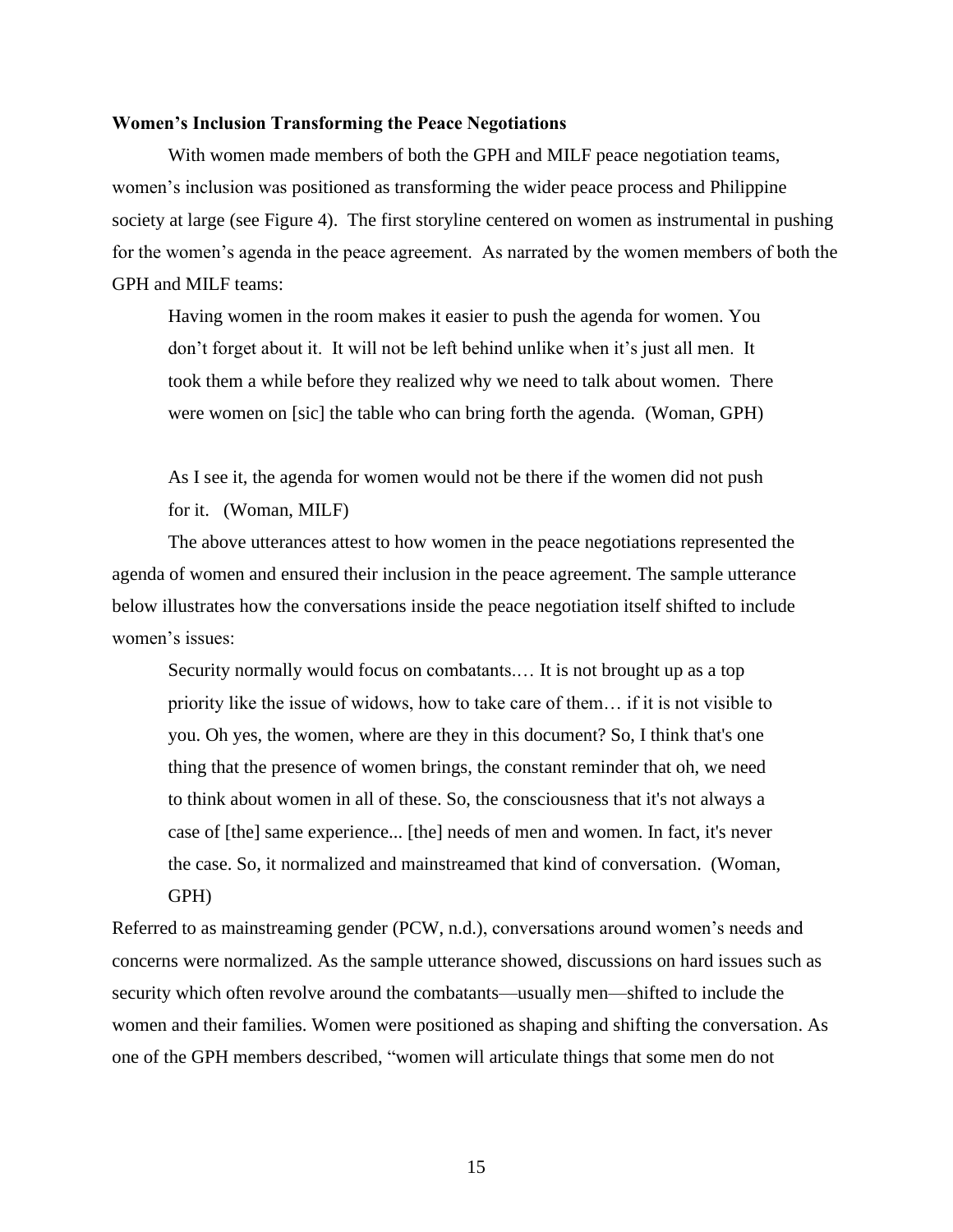necessarily find important, like concerns of widows, orphans, PWDs, livelihood that normally fall into the cracks." (Woman, GPH)

## *Figure 4.*

Positioning analysis of how women's inclusion transformed the peace negotiations.

# **IDENTITIES**

Women in the peace process:

- as representing women and the women's agenda
- as transforming the dynamics among the men in the negotiations
- as having unique positive attributes different from men (e.g., tenacity) that contributed to arriving at a peace agreement
- as recognized for their distinct role in the peace process
- as role models for the next generation of young women

# **STORYLINES**

Women's inclusion in the peace negotiations:

- pushed for the women's agenda
- transformed the dynamics in the peace negotiations
- contributed to arriving at a peace agreement
- recognized women's role in the peace negotiations
- created new roles for the next generation of young women



# **RIGHTS & DUTIES**

- Women claimed the right to contribute meaningfully and substantively to both the content and process of the peace negotiations; the right to negotiate, to lead, and to represent women.
- Men were ascribed the duty to work with women and support the women's agenda in the peace process.

# **SOCIAL FORCE**

Transformation of women's identities in the peace negotiations and in society at large:

- Inclusion of the women's agenda in the peace agreement
- Normalization of women's inclusion in the peace negotiations *(breaking a traditionally men-dominated process)*
- Arriving at a peace agreement
- Wider societal recognition of women's roles in the peace process *(making the path for future peace processes more inclusive)*
- Expansion of traditional gender roles for women to include women's participation and leadership in peace processes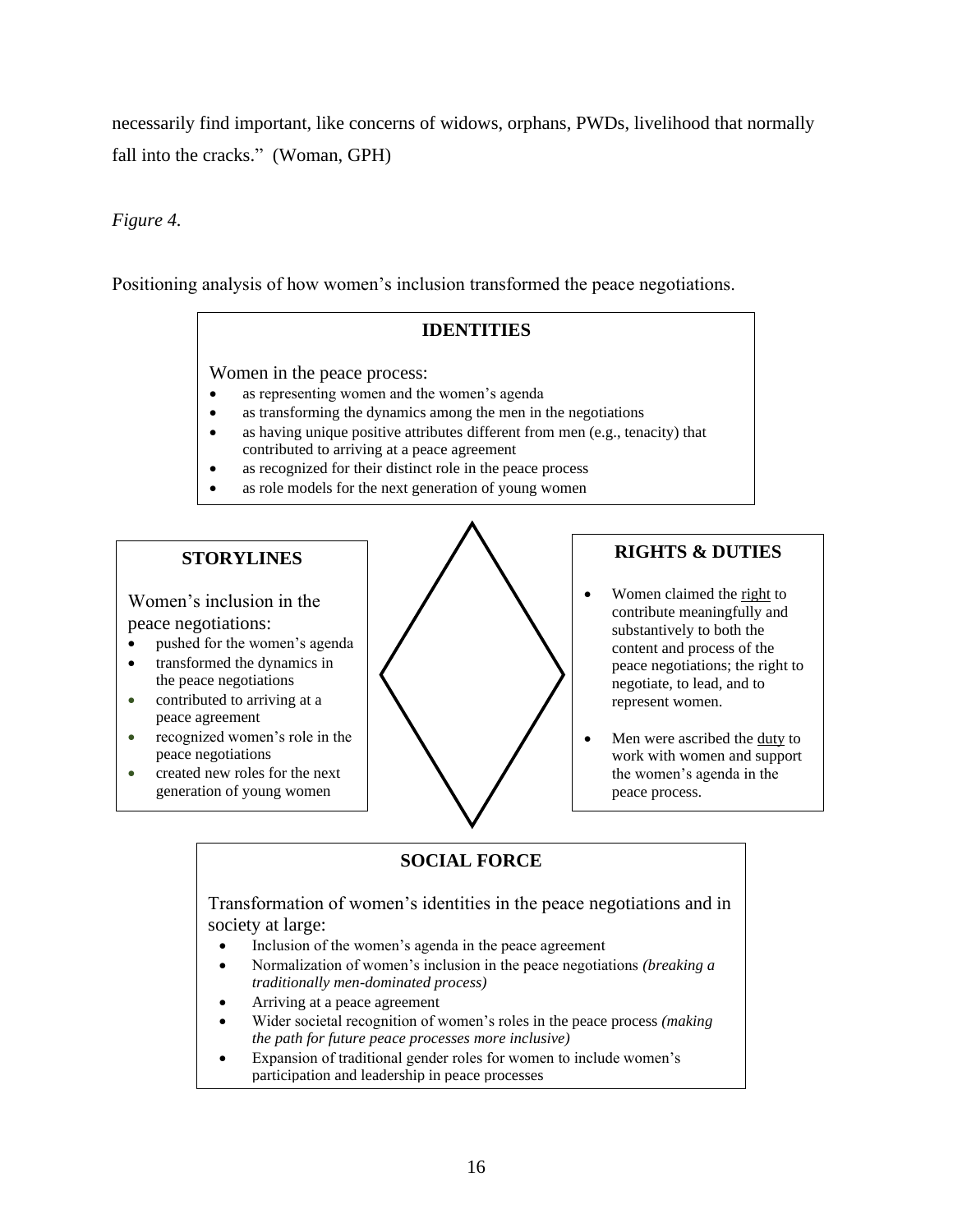The second storyline adhered to how the dynamics at the peace table transformed with the presence of women. As the content of the peace negotiations shifted with women, so did the process. In this storyline, men were positioned as having the duty to not only include women but also to work with women. This consequently normalized women's inclusion in the peace negotiations, a traditionally men-dominated process. As shared by a woman member of the GPH team, the experience of working with women was a resocialization for men:

I think their own experience of working with women was constructive. Well, … sometimes it's your belief, your attitude has to do with the fact that this was your socialization. When they were socialized into working with women at the technical level, at the political level, it normalized that kind of work environment… that it's actually not threatening [to work with women]. (Woman, GPH)

Women respondents further shared how women's inclusion changed the negotiation process by normalizing taking on multiple positions and multiple perspectives:

We develop respect and understanding of… the other position beyond what's happening on the table. That, I don't think men do as well*.* (Woman, GPH)

I think, it normalized the conversation of having multiple perspectives in a discussion that is traditionally male-dominated. (Woman, GPH)

Men respondents also shared how their conduct during the negotiation process changed with the presence of women. From both the GPH and MILF teams, the work dynamics among men shifted to be more careful and respectful as shown in the sample utterances below:

The conduct in a way restrained the men from doing something disrespectful to women. It had that effect. And it would be kind of shameful actually… it would be freewheeling if all were men. You can start bullying. You'd feel you don't do that to women.(Man, GPH)

Shouting is part of negotiation. Probably, part of tactics. But I did not do that… I always hold my emotions. Because it is not just part of our culture but it's part of our belief that women should be respected, especially in public. And then there is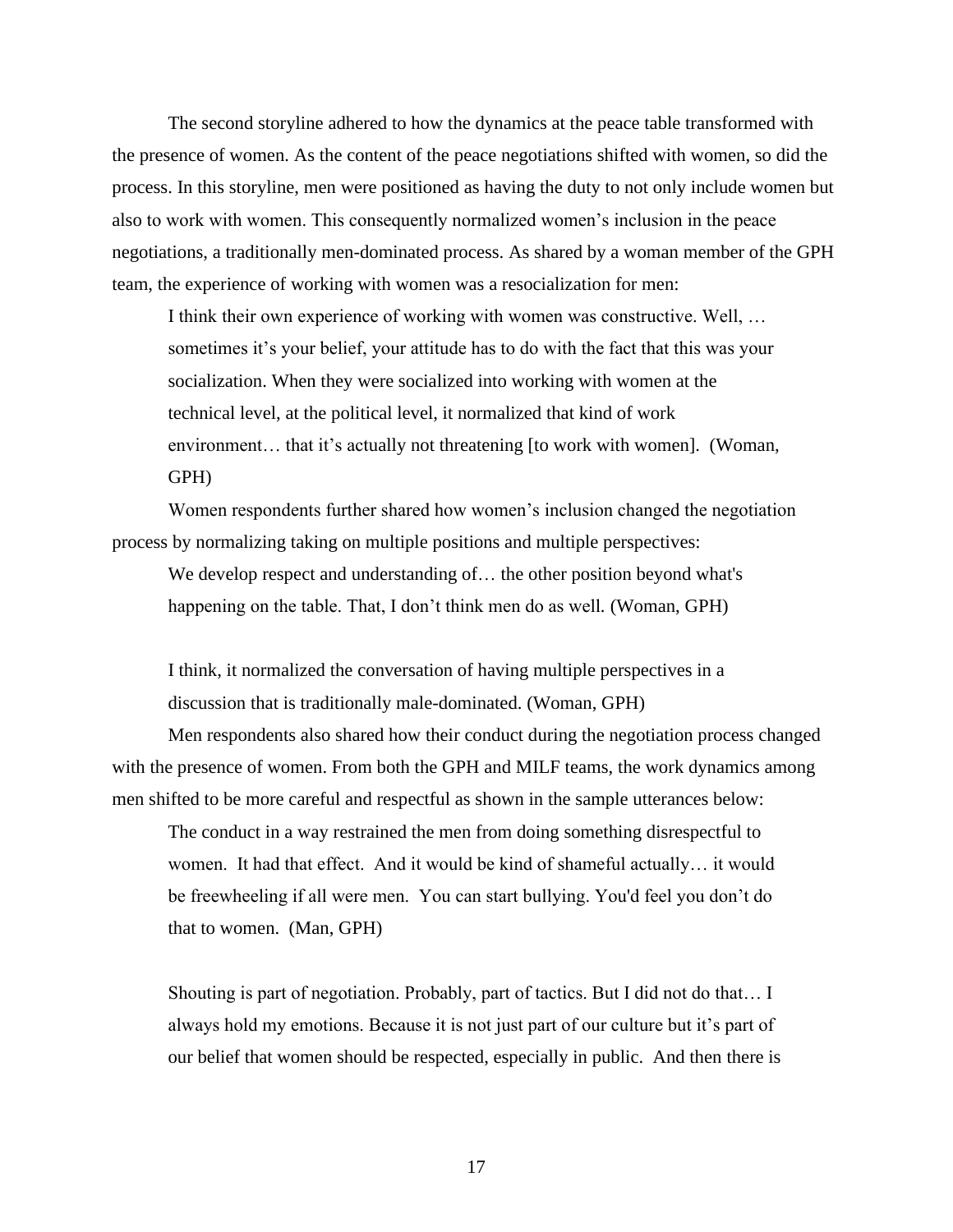a maxim among the Moro people to never argue with women in public. (Man, MILF)

The third storyline was about women's significant contribution to arriving at a peace agreement. While women were previously positioned as possessing attributes (e.g., meticulous) that made unique contributions to the peace negotiations, women were now positioned for their tenacity and grit in ensuring that the peace negotiations produced the desired outcome. As the women of the GPH and MILF teams narrated:

That tenacity, and people would be surprised even during that time in between the Annexes, people tend to forget that there are people who kept their eye on the ball all the time. Never let it go. This is what I know of women. When we work on something, it's not seasonal. It's not when it is sexy. It's not when anyone is looking. And we do it because that's what we are. We do housekeeping if the bed has to be made every day whether people look at it, at the end of the day, you have to go to a bed where you can sleep. (Woman, GPH)

There was a time, only the women were there on the GPH side. At times, negotiations would drag, so you don't really know how many days you would stay. Eventually, the men left already. So those who remained, almost all were women. The work was still there and women do not give up. Even when we all felt like going home too. It's kind of frustrating during those times, especially towards the end. We were all feeling exhausted*.* (Woman, MILF)

And while the women spoke of working even when the men had left, or when everyone was exhausted, or when no one was looking, the men likewise positioned women as getting things done when things get rough: "And when the negotiation gets rough, the role of women, they can pull the situation" (Man, MILF).

These acts of positioning transformed the identities of women to recognize their definite and distinct role in the peace process. From previously being excluded, women were not only included in the peace negotiations; they went on to transform the content and process of this peace accord. The fourth storyline radically delegitimized the earlier storylines on resistance to women's inclusion and paved the way for gender inclusivity in men-dominated spaces such as the peace negotiations. As shared by members of the MILF team: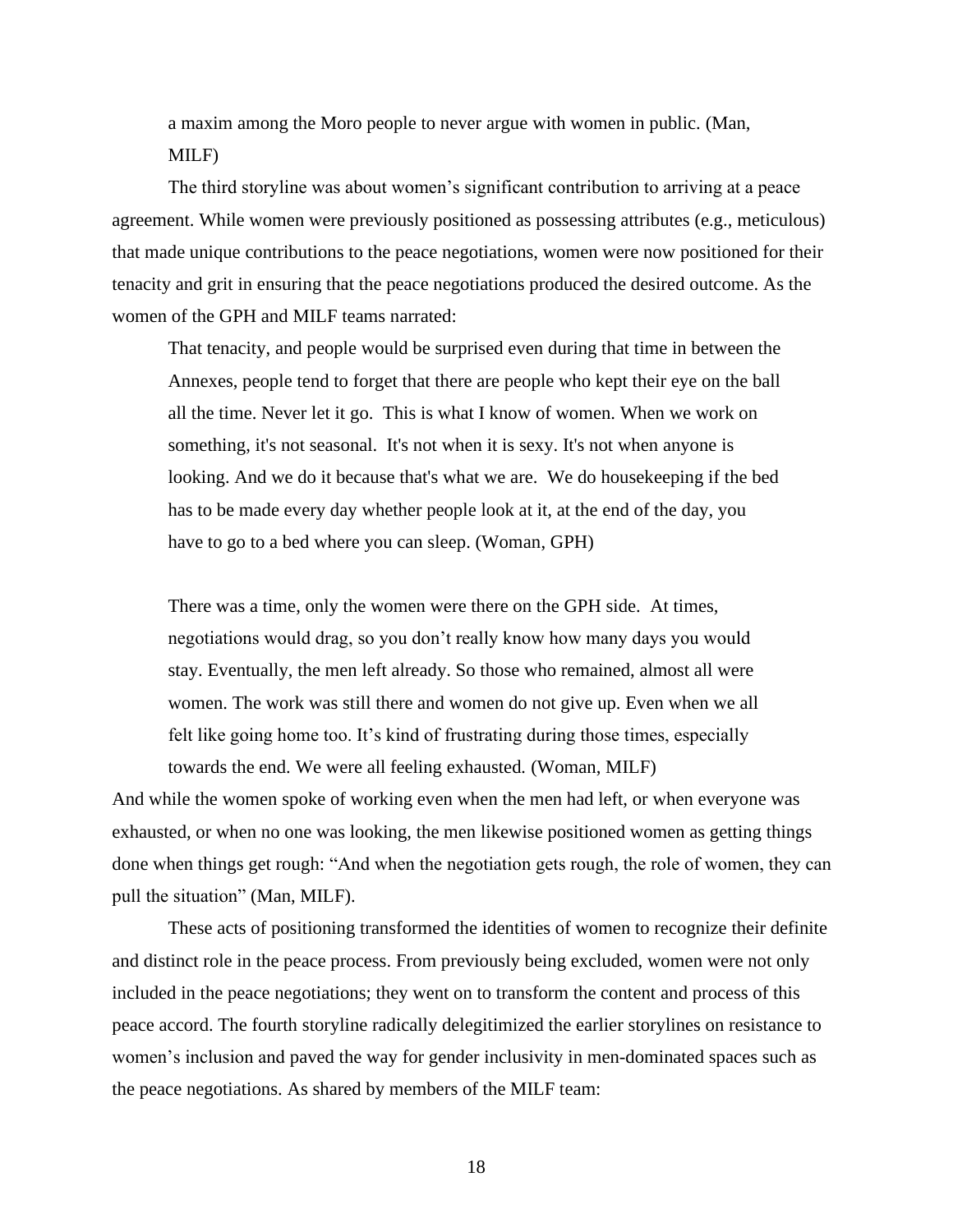When the notion was broken regarding women [as] not supposed to be there, I think they became open to having more women and [to] look at [the] competence of women as basis*.* (Woman, MILF)

Negotiation to me will never be complete unless women participate. They have a definite role that is distinct that men cannot do. (Man, MILF)

From women's inclusion to women's transformation, women were repositioned as having a vital role to play in the peace process. This expansion of women's identities leads to the fifth and final storyline that positioned women's inclusion in the peace negotiations as generating inspiration and new possibilities for the next generation of young women. As shared by a Moro woman member of the GPH team, women's presence in the peace negotiations paved the way for societal recognition of the role of women in the public sphere, especially among young women:

When we go to communities where the residents underwent war, there were children, students, school-aged children, university-aged. I would be sent by the office to talk about the peace process. There was one who told me, "I never thought that I would meet you." I realized that they see me, because this a very public process and I was there and I played a role. It was like you are not just token women in the process. Because it was obvious, there were many women, and I'm one of the youngest members of the delegation usually. Then I wear a hijab so it's obvious that I'm Muslim…. The realization that you make it seem possible for other young girls… to get into this kind of work. Someone said, "I want to be like you someday"... and perhaps they feel it's not possible. So... your mere presence in that picture opens possibilities for others.(Woman, GPH)

Another woman member of the GPH team recounted that the achievement of the women who were part of the GPH-MILF peace agreement positioned all women as having a rightful place in the peace process:

That picture of five women on the signing of the CAB… it says something for every young girl in the country. Don't ever let anyone tell you, you don't belong there. Don't forget the sisterhood. There's a sisterhood. And that can mean different things and that can mean different ways. Even when you are the only woman there, there's a sisterhood. (Woman, GPH)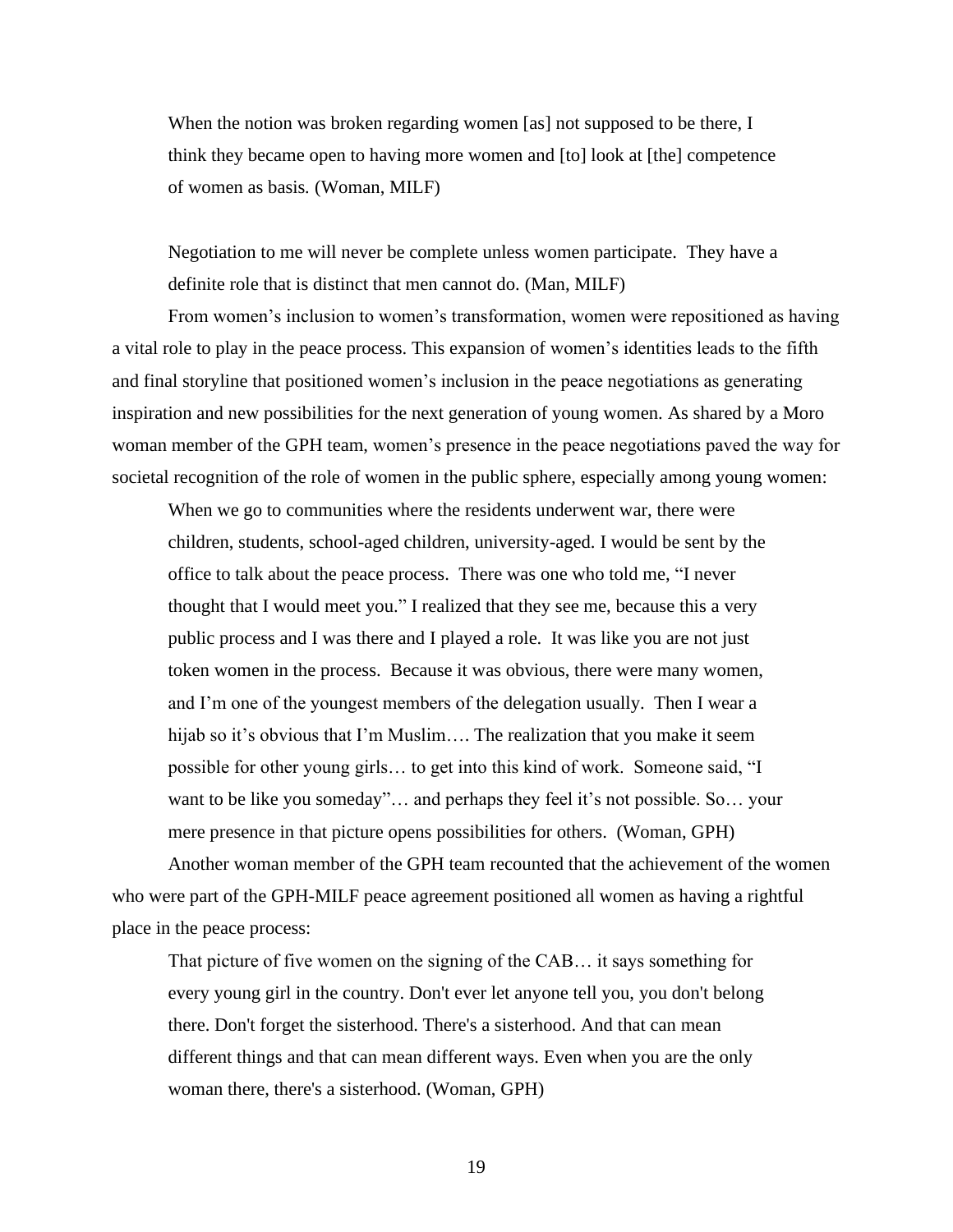The five transformative storylines positioned women's inclusion in the peace negotiations as shifting women's identities into their more substantive roles that departed from their traditional gender roles. The set of storylines transformed women's normative identities into agentic identities; positioning women as playing a vital role in pushing for the women's agenda, arriving at a peace agreement, and generating change for the next generation of women. These agentic identities enabled women to claim their right to transform the content and process of the peace negotiations and women's role in society at large. With women positioned as having a rightful place in the peace negotiations, women's inclusion in the peace process was normalized, consequently breaking a traditionally men-dominated process. This carried the social force of recognizing the leadership role of women in the peace process moving forward.

## **Discussion**

In understanding the discursive patterns of positioning women in the GPH-MILF peace negotiations, the study documented three shifts in positioning: women's exclusion; women's inclusion; and women's transformation. The first pattern of positioning resisted women's inclusion using storylines anchored on traditional gender roles and cultural and religious restrictions. Positioning women through their normative and intersectional identities (i.e., as women affiliated with Islam, Bangsamoro, MILF) did not grant women the right to participate in the peace negotiations. This resistance to women's inclusion in the peace negotiations was eventually contested and delegitimized. With a shift in storylines to gender equality, compliance with international and religious statutes, and political will, women were repositioned as equal to men, evoking the same right for women to participate in the peace negotiations. The final pattern of positioning repositioned women's identities from their normative roles into agentic positions, evoking a new set of rights for women in the peace negotiations and society at large.

We discuss these results in terms of a shift in identities, a shift in rights, and shifts in social forces from exclusion to inclusion to meaningful participation. These shifts in positioning revealed how identities can be repositioned, how rights and duties can be evoked, and how the social force of talk or conversation can make a lasting impact towards arriving at a peace agreement with the inclusion of the agenda of women to peace.

## **Shift in Identities from Normative to Agentic**

This study showed that women's identities had to be repositioned to grant women the right to participate in the peace negotiations, as women's normative identities anchored on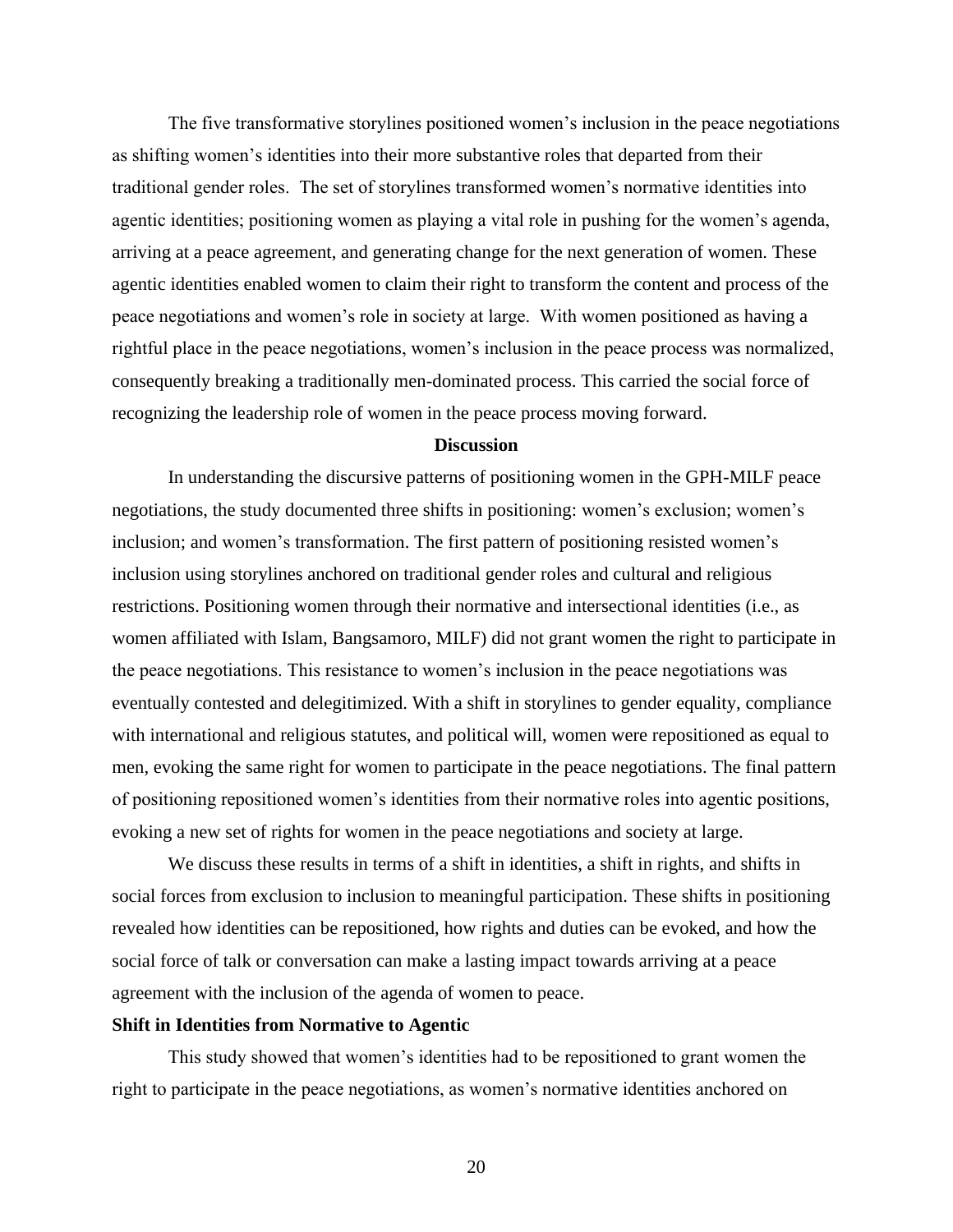traditional gender roles did not grant women the same rights granted to men. Using positioning theory, we were able to show how this gender bias (UN Women, 2012) made inherent in the normative identities of women and men are enacted, and how patriarchy and resistance to change (Benderly, 2000; O'Reilly, 2015) are discursively produced. What counters patriarchy and gender bias are storylines of gender equality. That is, the intentional repositioning of women as equal to men. Positioning women as having unique attributes as women also granted women the right to participate in the peace negotiations, consequently essentializing women's attributes while granting women the right to be included for their unique contributions to peace.

This confirmed Palmiano's (2014) findings that women used several approaches to be included in the peace negotiations, at times utilizing socially accepted and entrenched identities for the right to a seat at the peace table. The results likewise aligned with Slocum-Bradley's (2008) perspective that identities can be invoked in different ways, either inciting conflict or promoting peace. In this study, identity discourses were evoked to produce a positioning of women in promoting durable peace. One salient contribution of this paper was that normative identities could give women entry to the peace table, but agentic identities could make them stay and impel a difference. It was through the repositioning of women as agentic—as competent, and as capable of non-normative roles as leaders and decision-makers—that women were able to claim rights for women. These agentic identities made women equal to men, and persons of their own accord. The shift from normative identities to agentic identities legitimized women's agency in shaping the outcomes of the peace process (see Figure 5).

Results also showed that the multiple normative identities pre-imposed on women based on gender, religious belief, ethnic and/or cultural affiliation, and ideology intersected in resisting women's inclusion. This result finds resonance with the theory on intersectionality which claims that people are often disadvantaged by multiple sources of oppression such as gender, race, class, religion, and other identity markers (Crenshaw, 1989). It likewise supports the argument that the category "woman" should be perceived as a heterogeneous category if we wish to understand the gender norms and power dynamics inherent in peace processes (Sachs et al., 2007). These intersecting normative identities defined what women could or could not do at the onset of the peace negotiations before women's identities were eventually repositioned.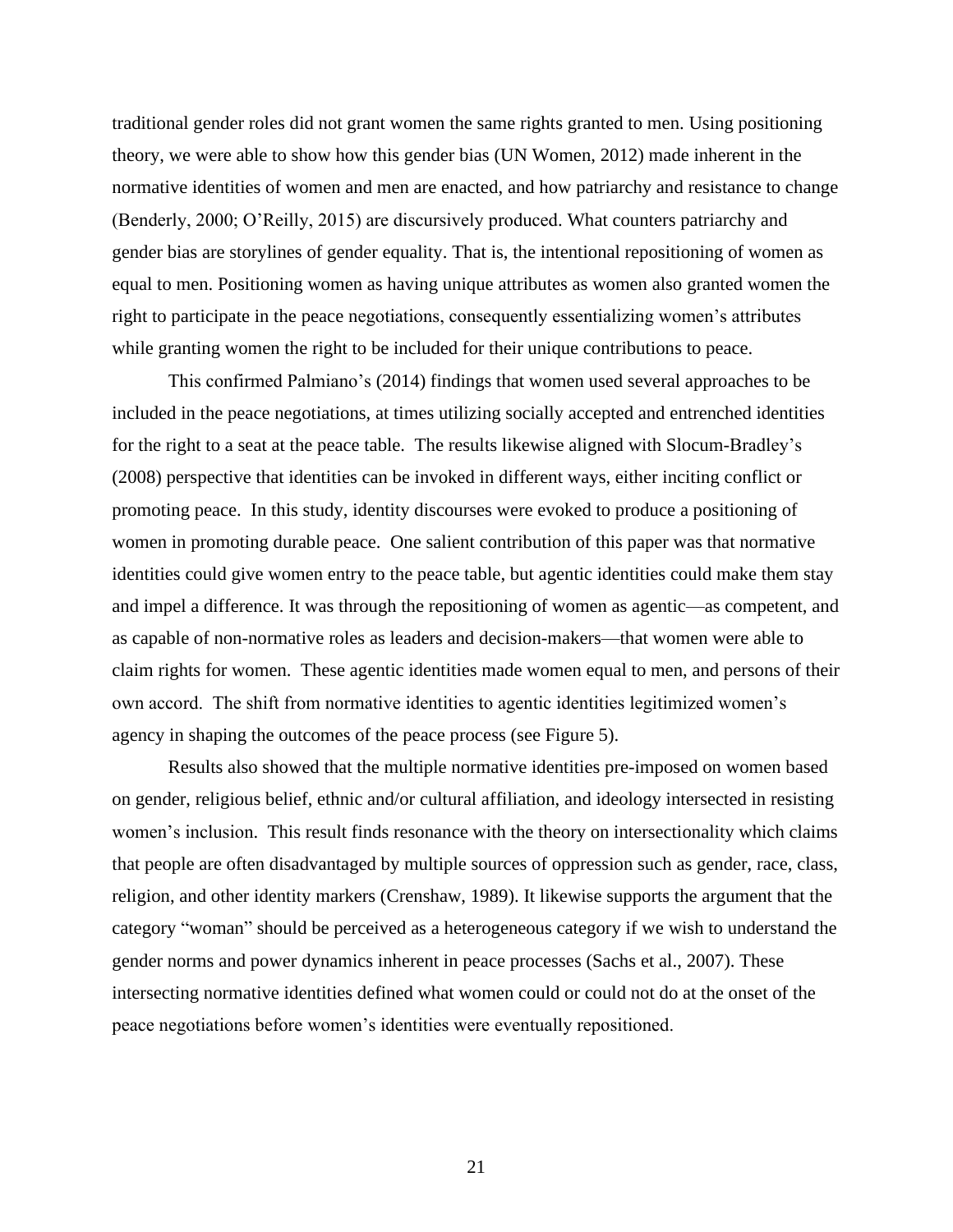## *Figure 5*.

Women's transformed identities in the peace negotiations.



#### **Shift in Rights from Rights-Receivers to Rights-Bearers**

Intimately intertwined with identity are the asserted rights and ascribed duties. As Harré (2012) reiterated, not everyone involved in a social episode has equal access to rights and duties. In this study, the discourse of rights and duties commenced with men granting women the right to be included in the peace negotiations. However, when the women were already at the peace table, they activated their agentic identities, shifting their position as receivers of rights to owners of rights. In the process, women transitioned from being rights-receivers to rights-bearers. In so doing, they re-constructed the moral order (Slocum-Bradley, 2008) inside the peace negotiations from not having the right to be included into having the right to influence decisions and to shape meaningful outcomes. This consequently altered the dynamics of the peace negotiations. The results imply that the right to inclusion may commence as a grant (or an ascribed right from or by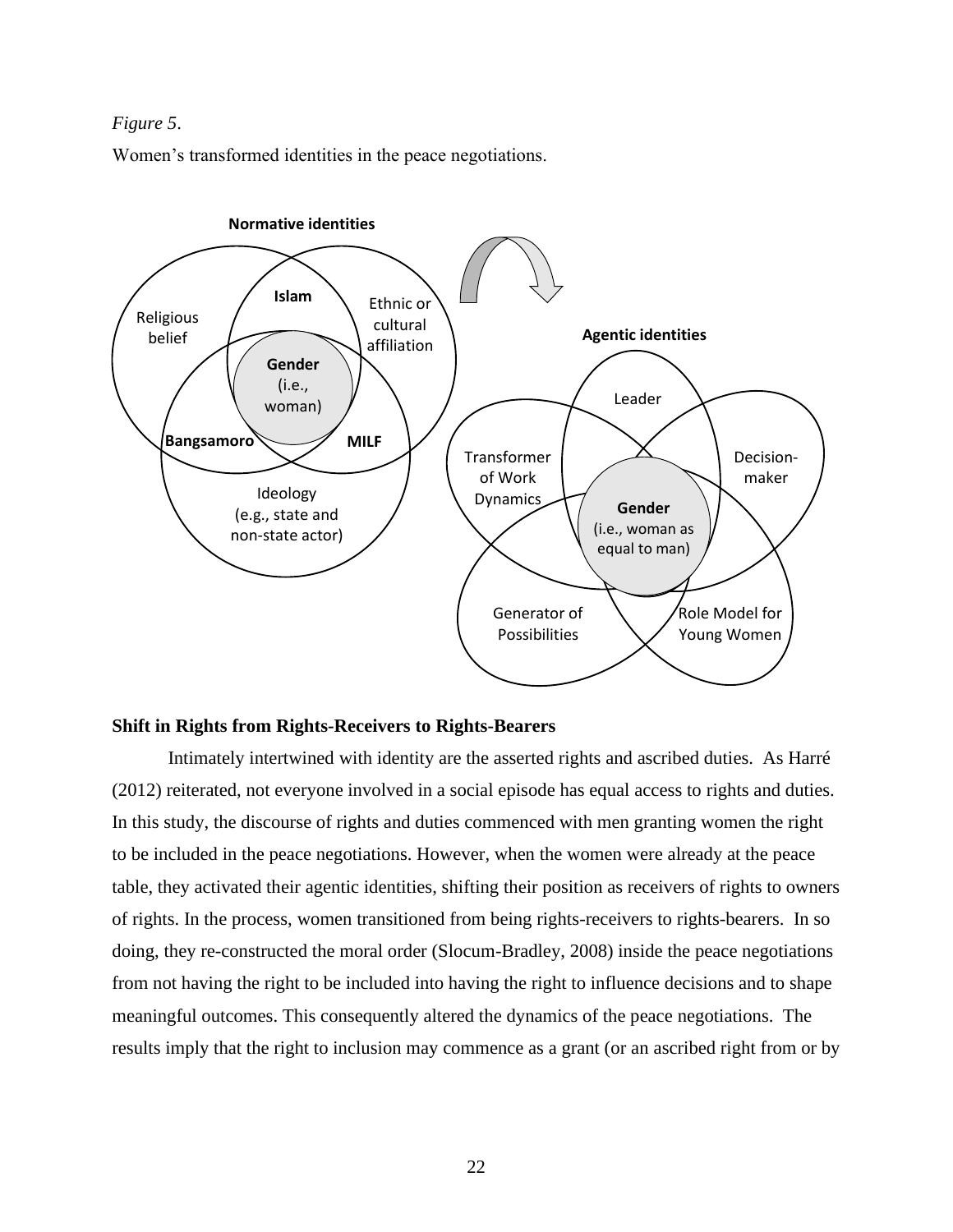others); but with women's agency (or with women positioned as agentic), the right to inclusion becomes a transformative right that bears power to influence and shape outcomes.

## **Shift in Social Forces from Resistance to Inclusion to Meaningful Participation**

As positions shifted, so did the asserted rights and assigned duties that concomitantly shaped the evoked social forces. Resistance to women's inclusion was the social force evident at the onset of the peace negotiations. This was not surprising as literature has shown evidence on the systematic exclusion of women in peace processes (Arińo, 2010; Bell, 2015; CfR, 2019; Palmiano, 2014; UN Women, 2012). A shift in positioning eventually facilitated women's inclusion as part of the discourse of gender equality, as a matter of compliance with international statutes (i.e., UNSCR 1325), and an act of political will. Notable here is the role of UNSCR 1325. Eventually, women's inclusion produced several outcomes that marked women's meaningful participation in the GPF-MILF peace negotiations.

First, at the level of the peace agenda, women were able to push for women's provisions and consequently influenced the crafting of a more substantive and holistic peace agreement. This upholds the findings of other studies that vouch for the positive link between the presence of women in negotiations and the chances of reaching an agreement (Maoz, 2009; Krause et al., 2018). Second, at the level of work dynamics, women's presence and participation transformed the patterns of relating between men and women at and beyond the peace table. Third, at the level of output and outcome, women ensured that the work was done and done well. Fourth, at the level of the durability of peace, women enabled, broadened, and amplified inclusivity within the peace process. Finally, at the level of societal impact, women's inclusion and participation have inspired a new generation of young women. Ultimately, all these social forces have distinctly defined the remarkable value of women's inclusion in the GPH-MILF peace negotiations.

#### **Implications**

This study offers several theoretical and practical implications. First, women's participation in the peace negotiations fortifies the chances of reaching a final peace agreement and advancing the women's agenda. Women's right to inclusion may commence as a grant. But with women's agency, this right transforms into a claim right that bears power to positively influence both the process and outcome of peace negotiations. The women eventually showed that they were equal to men and have a rightful place at the peace table. Hence, positioning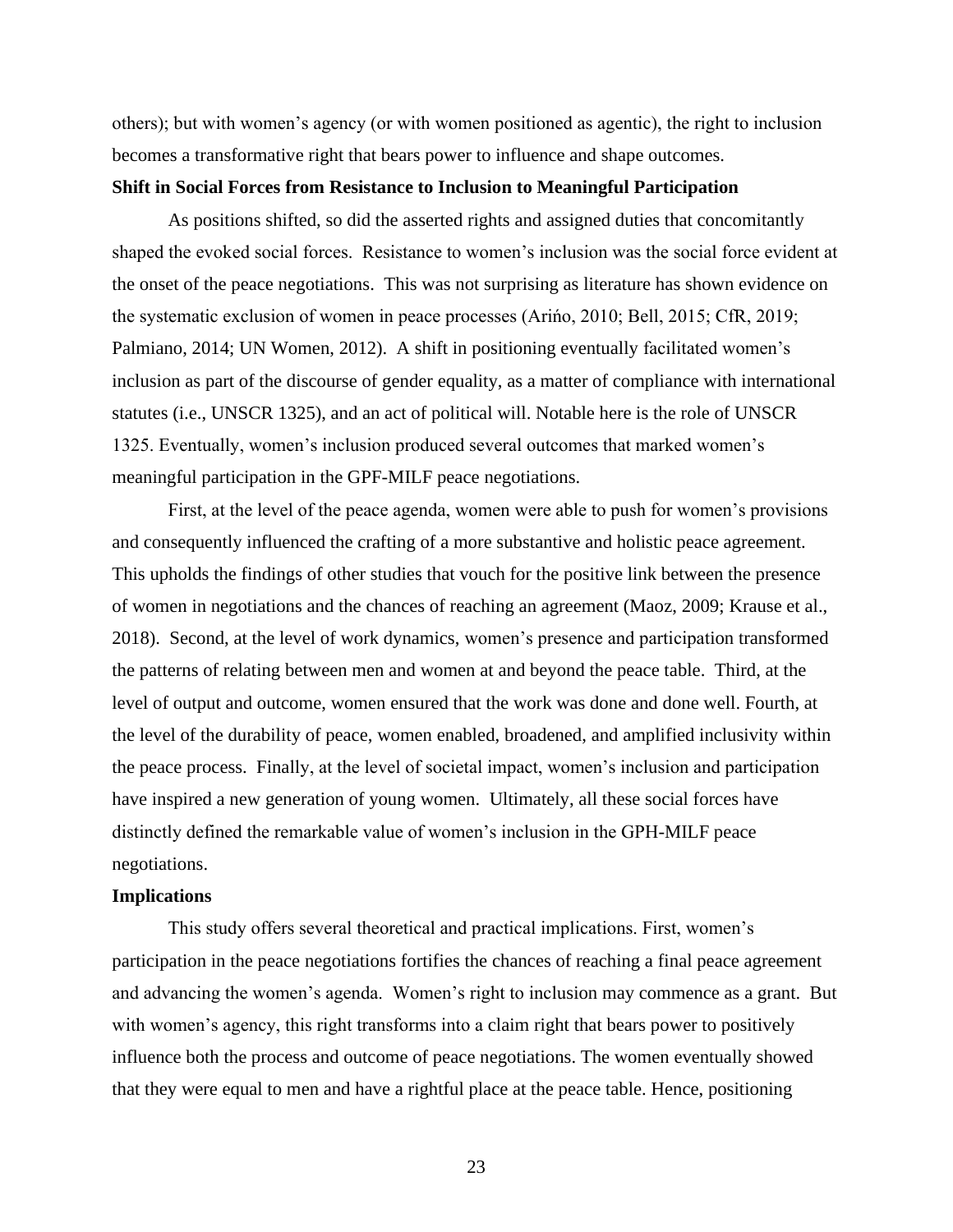women as agentic duly benefits peace negotiations and peace processes.

Second, resistance to women's inclusion can be countered in various ways, one of which is through language that legitimizes women's inclusion. We can surmise from the results that women's inclusion can be achieved without necessarily carrying the storyline of gender equality. Social movements may need to consider that insisting on the storyline of equality as the sole path to women's inclusion may not always be effective. However, we maintain that a gender equality storyline is critical for the eventual social force of transforming gender relations in society.

Third, the UNSCR 1325 was critical in swaying non-state actors to include women. Equally influential was the framing of the jihad as another duty of women, favoring women's inclusion in peace processes as part of their collective struggle for peace. Hence, religious and cultural edicts have to be unpacked to ensure that they are supportive of, and not against, women in taking on decision-making and leadership roles in the public sphere.

Fourth, women's inclusion has to be strategically purposive and supported by strong political will as restrictive social, cultural, political, and ideological discourses remain intact. Storylines that ensure women's inclusion and active participation in peace processes must be sustained until women's inclusion becomes part of the norm.

Lastly, continued research can be done on women's inclusion and meaningful participation in post-negotiation spaces, such as in the current structures and processes of the Bangsamoro Autonomous Region in Muslim Mindanao (BARMM) which is the result of the final peace agreement.

#### **Limitations**

We recognize the significant role of structural and socio-political forces that were influential to the forging of the 2014 peace accord. Such forces include the commitment of the Aquino administration to see the peace process through, civil society's role in pushing for women's participation in the peace talks, and the role of the international community. However, the scope of this paper is limited to the role of language in positioning women in the peace talks. We hope that this study can complement structural approaches to women's inclusion and enhance the existing policy and practice of having women in peace negotiations.

To conclude, this paper discursively analyzed the phenomenon of women's inclusion and participation in a national-level peace talk focusing on the GPH-MILF peace negotiations. Through shifting acts of positioning, women were ascribed the right to participate in the peace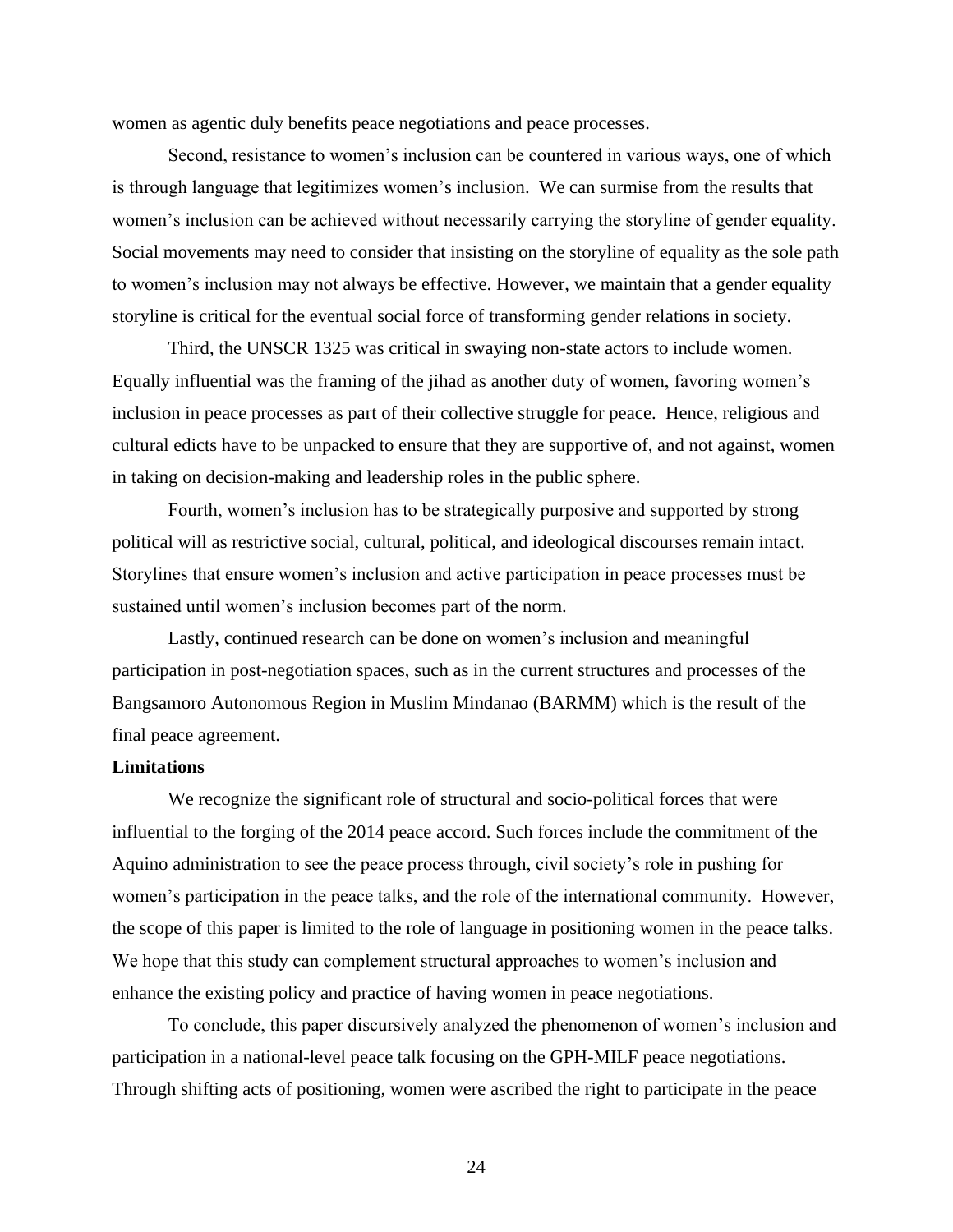negotiations and eventually the right to transform its processes and outcomes. It is through positioning women as agentic that women are not only ascribed rights but are able to claim rights to meaningfully participate as leaders and as peace negotiators.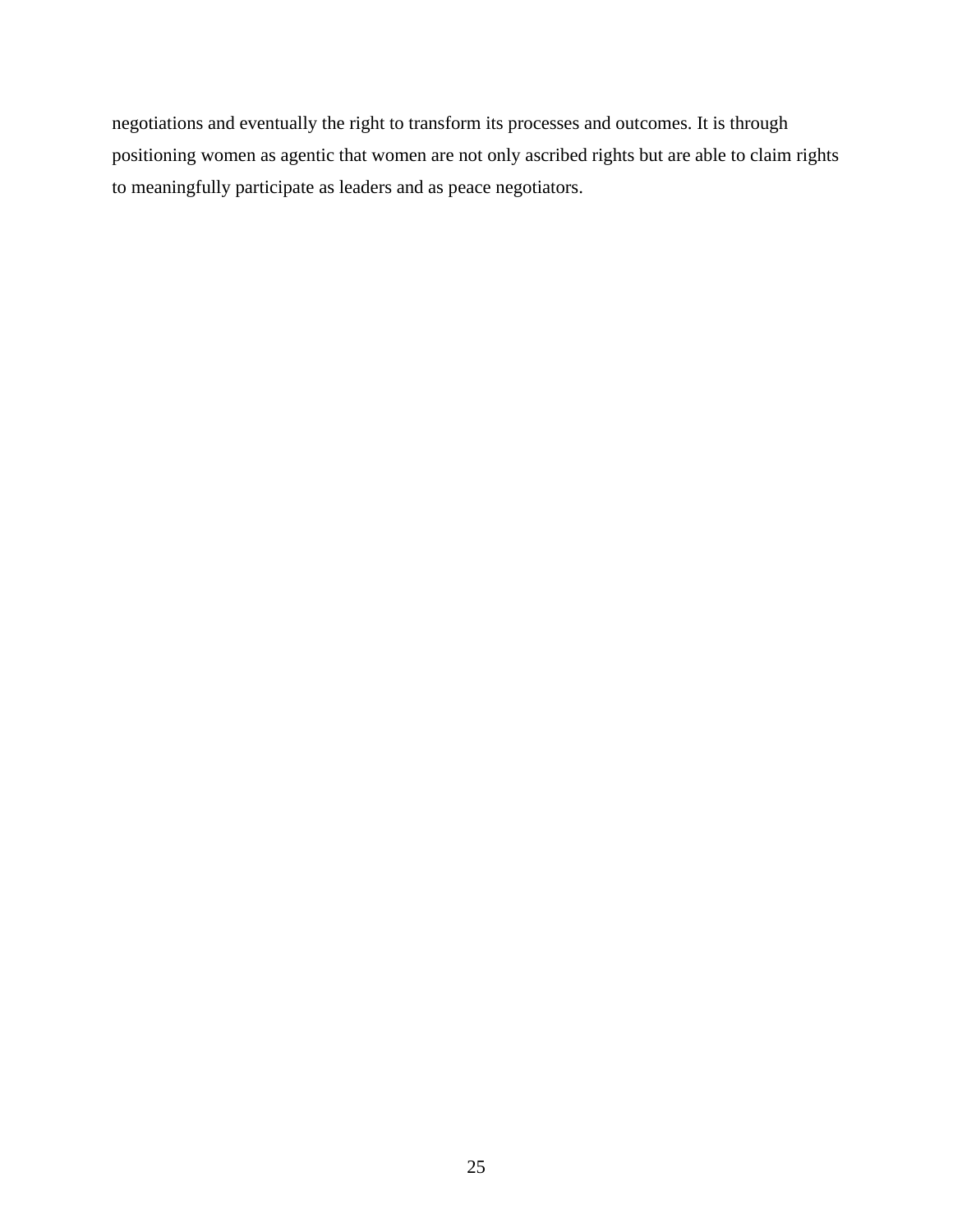## **References**

Abinales, P.N. (2000). Making Mindanao: Cotabato and Davao in the formation of the Philippine nation-state. Ateneo de Manila University Press. Retrieved April 4, 2021, from

[https://books.google.com.ph/books?printsec=frontcover&vid=LCCN99504322&redir\\_es](https://books.google.com.ph/books?printsec=frontcover&vid=LCCN99504322&redir_esc=y#v=onepage&q&f=false)

[c=y#v=onepage&q&f=false](https://books.google.com.ph/books?printsec=frontcover&vid=LCCN99504322&redir_esc=y#v=onepage&q&f=false)

Anderlini, S. (2004). Peace negotiations and agreements*. Inclusive security, sustainable peace: A toolkit for advocacy and action.* Retrieved April 16, 2020, from [https://www.inclusivesecurity.org/wp-](https://www.inclusivesecurity.org/wp-content/uploads/2012/04/37_peace_negotiations.pdf)

[content/uploads/2012/04/37\\_peace\\_negotiations.pdf](https://www.inclusivesecurity.org/wp-content/uploads/2012/04/37_peace_negotiations.pdf)

- Anderlini, S. (2007). *Women building peace: What they do, why it matters*. Lynne Rienner.
- Applebaum, A. (2016, February 24). *Profiles in peace: An interview with Miriam Coronel.* Ferrer Georgetown Institute for Women, Peace and Security*.* Retrieved September 14, 2018, from https:/[/giwps.georgetown.edu/profiles-in-peace-an-interview-with-miriam](http://giwps.georgetown.edu/profiles-in-peace-an-interview-with-miriam-coronel-ferrer/)[coronel-ferrer/](http://giwps.georgetown.edu/profiles-in-peace-an-interview-with-miriam-coronel-ferrer/)
- Arguillas, C. (2014 January 28). Special Report: The women in the Bangsamoro Peace Process: History, herstory. *Mindanews*. Retrieved February 11, 2020, from [https://www.mindanews.com/peace-process/2014/01/special-report-the-women-in-the](https://www.mindanews.com/peace-process/2014/01/special-report-the-women-in-the-)bangsamoro-peace-process-history-herstory
- Arino, M. V. (2010, May). *The participation of women in peace processes: The other tables.* International Catalan Institute for Peace. Working Paper 2010 (5). [http://dx.doi.org/10.2139/ssrn.1884189](https://dx.doi.org/10.2139/ssrn.1884189)
- Bafo, S. (2019). Three reasons why an intersectional approach to women's peace and security agenda is important. Retrieved February 11, 2020, from [https://reliefweb.int/report/world/three-reasons-why-intersectional-approach-women-s](https://reliefweb.int/report/world/three-reasons-why-intersectional-approach-women-s-peace-and-security-agenda-important)[peace-and-security-agenda-important](https://reliefweb.int/report/world/three-reasons-why-intersectional-approach-women-s-peace-and-security-agenda-important)
- Bayot, A.B. (2018, February). *Elite bargains and political deals project: Philippines case study*. (Unpublished report). Stabilisation Unit. Retrieved January 20, 2020, from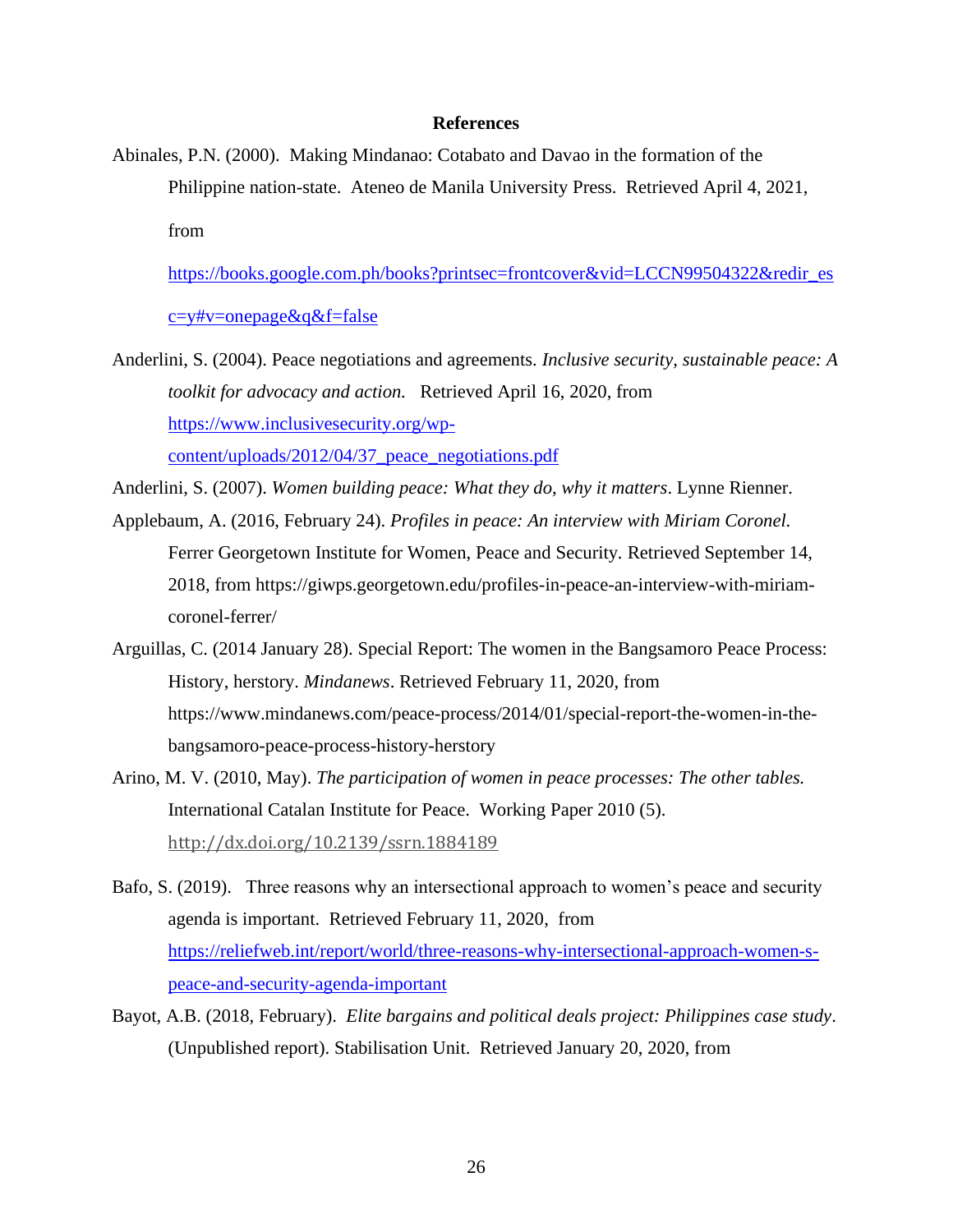[https://assets.publishing.service.gov.uk/government/uploads/system/uploads/attachment\\_](https://assets.publishing.service.gov.uk/government/uploads/system/uploads/attachment_data/file/766040/Philippines_case_study.pdf) data/file/766040/Philippines case study.pdf

- Basman, T. (2021, June 24). Bangsamoro recalls the risk Aquino took for peace. Rappler News. Retrieved August 12, 2021, from [https://www.rappler.com/nation/bangsamoro-recalls](https://www.rappler.com/nation/bangsamoro-recalls-risk-aquino-took-for-peace)[risk-aquino-took-for-peace](https://www.rappler.com/nation/bangsamoro-recalls-risk-aquino-took-for-peace)
- Bell, C. (2015). *Unsettling bargains? Power-sharing and the inclusion of women in peace negotiations*. UN Women. Retrieved April 21, 2020, from <https://www.unwomen.org/en/digital-library/publications/2017/1/unsettling-bargains>
- Bell, C. Utley, Vanessa (2015). Chronology of Mindanao peace agreements. Briefing Paper 02. UK: Political Settlement Research Program. Retrieved April 21, 2020, from [https://www.politicalsettlements.org/wp-content/uploads/2015/10/Briefing-Paper-](https://www.politicalsettlements.org/wp-content/uploads/2015/10/Briefing-Paper-Philippines-Mindanao-Chronology.pdf)[Philippines-Mindanao-Chronology.pdf.](https://www.politicalsettlements.org/wp-content/uploads/2015/10/Briefing-Paper-Philippines-Mindanao-Chronology.pdf)
- Benderly, J. (2000). A woman's place is at the peace table. *SAIS Review*, *20*(2), 79-83. https://doi.org/10.1353/sais.2000.0030
- Council on Foreign Relations. (2019). Women's participation in peace processes. Retrieved January 15, 2020, from [https://www.cfr.org/interactive/womens-participation-in-peace](https://www.cfr.org/interactive/womens-participation-in-peace-processes)[processes](https://www.cfr.org/interactive/womens-participation-in-peace-processes)
- Chang, P., Alam, M., Warren, R., Bhatia, R. & Turkington, R. (2015). *Women leading peace: A close examination of women's political participation in peace processes in Northern Ireland, Guatemala, Kenya and the Philippines.* Georgetown Institute of Women, Peace and Security. Retrieved January 15, 2020, from <https://giwps.georgetown.edu/resource/women-leading-peace/>
- Comprehensive Agreement on the Bangsamoro (CAB). (2014). [https://peacemaker.un.org/sites/peacemaker.un.org/files/PH\\_140327\\_ComprehensiveAgr](https://peacemaker.un.org/sites/peacemaker.un.org/files/PH_140327_ComprehensiveAgreementBangsamoro.pdf) [eementBangsamoro.pdf](https://peacemaker.un.org/sites/peacemaker.un.org/files/PH_140327_ComprehensiveAgreementBangsamoro.pdf)
- Coronel Ferrer, M. (2013). *Costly wars, elusive peace: Collected articles on the peace processes in the Philippines 1990-2007*. The University of the Philippines Press.
- Crenshaw, K. (1989). Demarginalizing the intersection of race and sex: A black feminist critique of antidiscrimination doctrine, feminist theory and antiracist politics. *University of Chicago Legal Forum 1989*(1).

http://chicagounbound.uchicago.edu/uclf/vol1989/iss1/8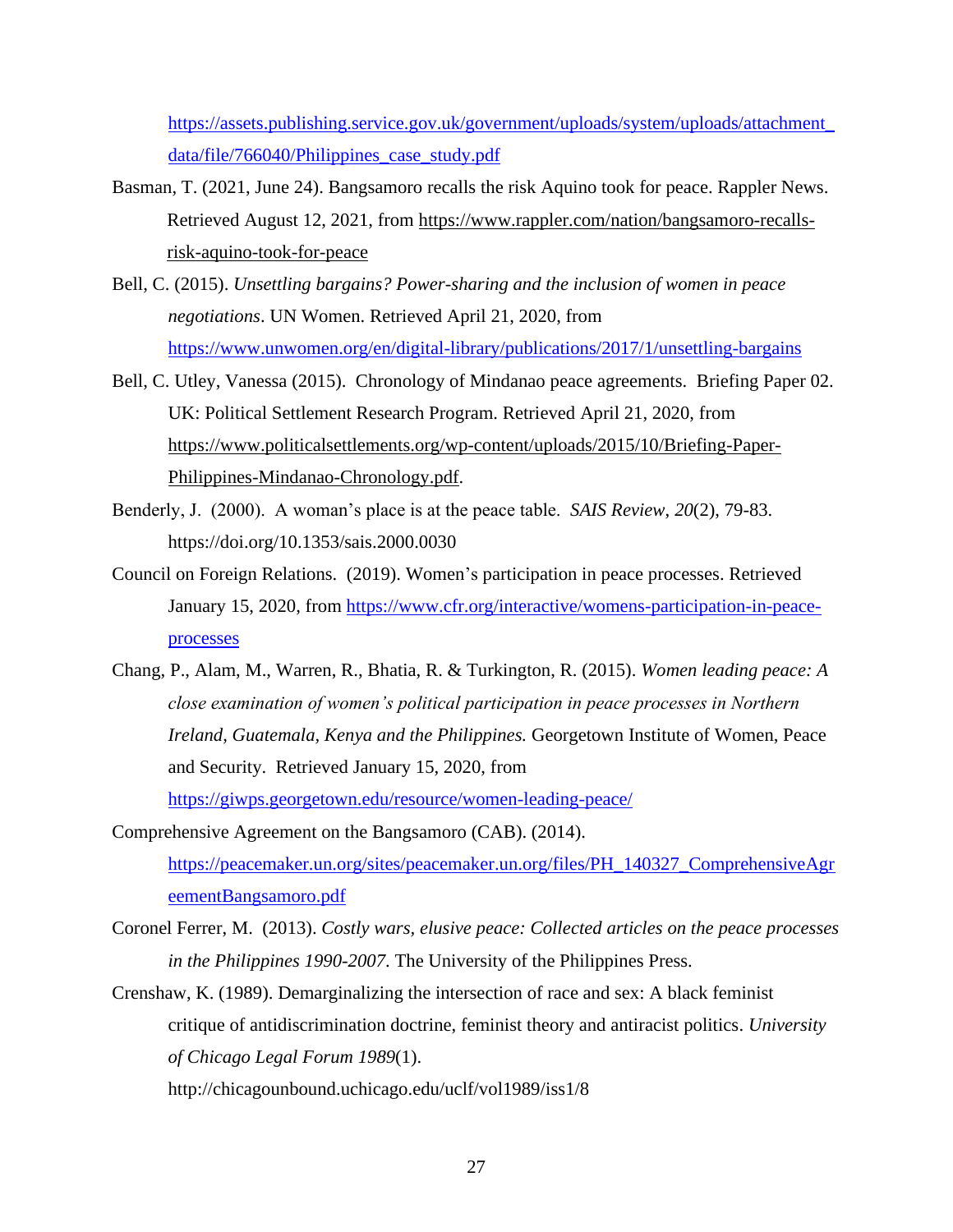- Ellerby, K. (2016). *A seat at the table is not enough: Understanding women's substantive representation in peace processes.* Routledge.
- Framework Agreement on the Bangsamoro (FAB). (2012). [https://peacemaker.un.org/sites/peacemaker.un.org/files/PH\\_121015\\_FrameworkAgreem](https://peacemaker.un.org/sites/peacemaker.un.org/files/PH_121015_FrameworkAgreementBangsamoro.pdf) [entBangsamoro.pdf](https://peacemaker.un.org/sites/peacemaker.un.org/files/PH_121015_FrameworkAgreementBangsamoro.pdf)
- Harré, R. (2012) Positioning theory: Moral dimensions of social-cultural psychology. In J. Valsiner (Ed.), *The Oxford handbook of culture and psychology* (pp. 191–206). Oxford University Press.
- Harré, R., & Moghaddam, F. (2003). Introduction: The self and others in traditional psychology and in positioning theory. In R. Harré & F. Moghaddam (Eds.), The self and others: Positioning individuals and groups in personal, political, and cultural contexts (pp. 1–11). Praeger.
- Harré, R., Moghaddam, F., Cairnie, T.P., Rothbart, D., & Sabat, S. (2009). Recent advances in positioning theory. *Theory and psychology 19*(1), 5–31. <https://doi.org/10.1177/0959354308101417>
- Harré, R., & van Langenhove, L. (1999a). The dynamics of social episodes. In R. Harré & L. van Langenhove (Eds.), *Positioning theory* (pp. 1-13). Blackwell.
- Harré, R., & van Langenhove, L. (1999b). *Positioning theory: Moral contexts of intentional action.* Blackwell.
- HuRights Osaka. (2008 December). *Mindanao conflict: In search of peace and human rights*. Asia-Pacific Human Rights Information Center. Retrieved January 15, 2020, from [https://www.hurights.or.jp/archives/focus/section2/2008/12/mindanao-conflict-in](https://www.hurights.or.jp/archives/focus/section2/2008/12/mindanao-conflict-in-search-of-peace-and-human-rights.html)[search-of-peace-and-human-rights.html](https://www.hurights.or.jp/archives/focus/section2/2008/12/mindanao-conflict-in-search-of-peace-and-human-rights.html)
- Krause, J., Krause, W., & Bransfors, P. (2018). Women's participation in peace negotiation and durability of peace. *Journal of International Interactions, 44*(6), 985- 1016.<https://doi.org/10.1080/03050629.2018.1492386>
- Maoz, I. (2009). *The women and peace hypothesis? The effect of opponent negotiators' gender on the evaluation of compromise solutions in the Israeli-Palestinian conflict.* International Negotiations, *14* (3), 519-536. https://doi.org[/10.1163/138234009X12481782336267](https://www.researchgate.net/deref/http%3A%2F%2Fdx.doi.org%2F10.1163%2F138234009X12481782336267)
- Moghaddam, F. and Harré, R. (2010). *Words, conflicts and political processes*. In F. Moghaddam and R. Harré (Eds.). Words of conflict, words of war: How the language we use in political processes sparks fighting (pp. 1-27). Praeger.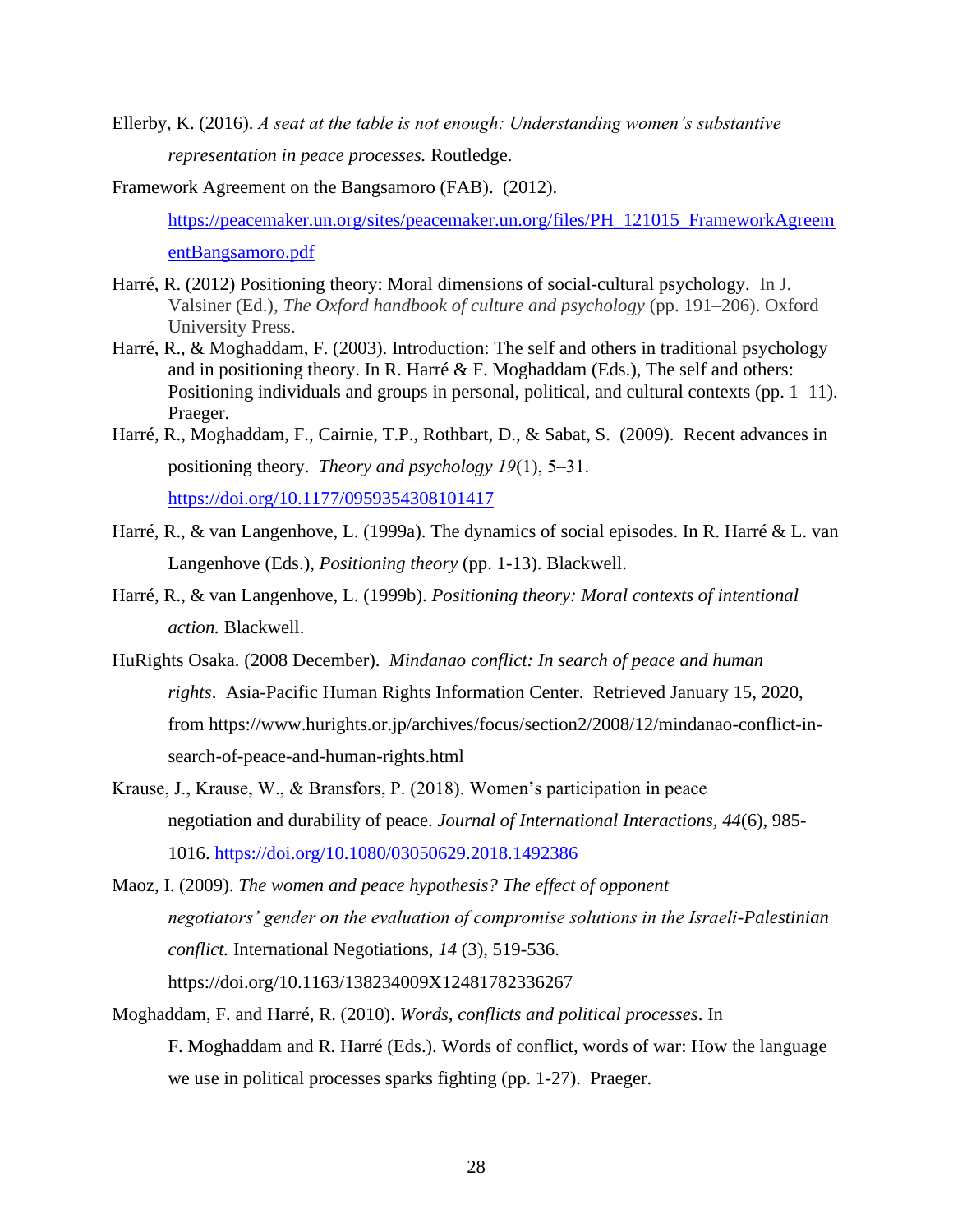- Nobel Women's Initiative. (2014, April 1). "Women lead Philippines historic peace accord," Retrieved January 20, 2020, from [https://nobelwomensinitiative.org/women-lead](https://nobelwomensinitiative.org/women-lead-philippines-in-historic-peace-accord/)[philippines-in-historic-peace-accord/](https://nobelwomensinitiative.org/women-lead-philippines-in-historic-peace-accord/)
- Office of the Presidential Adviser on the Peace Process. (2015). Getting to peace: GPH-MILF peace negotiations opening statements, 2011-2014. Office of the Presidential Adviser on the Peace Process, Philippines.
- Office of the Presidential Adviser on the Peace Process. (2016). Introduction: Brief history of the conflict. Retrieved January 22, 2020, from<https://peace.gov.ph/milf/introduction/>
- Olofsson, L. (2018). *Women's role in peace processes: A comparative study of women's participation in Africa and Western Asia* (Unpublished bachelor's thesis). Linnaeus University, Sweden.
- O'Reilly, M. (2015, October 12). Why women? Inclusive security and peaceful communities. *Inclusive security*. Retrieved November 7, 2018, from [https://www.inclusivesecurity.org/publication/why-women-inclusive-security-and](https://www.inclusivesecurity.org/publication/why-women-inclusive-security-and-peaceful-societies/)[peaceful-societies/](https://www.inclusivesecurity.org/publication/why-women-inclusive-security-and-peaceful-societies/)
- O'Reilly, M, Súilleabháin, A., & Paffenholz, T. (2015). *Reimagining peacemaking: Women's roles in peace processes.* International Peace Institute. Retrieved March 27, 2020, from [https://www.ipinst.org/wp-content/uploads/2015/06/IPI-E-pub-Reimagining-](https://www.ipinst.org/wp-content/uploads/2015/06/IPI-E-pub-Reimagining-Peacemaking.pdf)[Peacemaking.pdf](https://www.ipinst.org/wp-content/uploads/2015/06/IPI-E-pub-Reimagining-Peacemaking.pdf)
- Paffenholz, T. Zachariassen, A., & Helfer, C. (2017). What makes or breaks national dialogues? *Geneva: Inclusive peace and transition initiative report*. The Graduate Institute of Internal and Development Studies. [https://peacemaker.un.org/sites/peacemaker.un.org/files/IPTI-Report-What-Makes-](https://peacemaker.un.org/sites/peacemaker.un.org/files/IPTI-Report-What-Makes-Breaks-National-Dialogues.pdf)[Breaks-National-Dialogues.pdf](https://peacemaker.un.org/sites/peacemaker.un.org/files/IPTI-Report-What-Makes-Breaks-National-Dialogues.pdf)
- Paffenholz, T., Ross, N., Dixon, S., Schlucter, A., & True, J. (2016, May 26). Making women count - not just counting women: Assessing women's inclusion and influence on peace negotiations. Geneva: Inclusive Peace and Transition Initiative (The Graduate Institute of International and Development Studies) and UN Women. Retrieved January 17, 2020, from [https://reliefweb.int/report/world/making-women-count-not-just-counting](https://reliefweb.int/report/world/making-women-count-not-just-counting-women-assessing-womens-inclusion-and-influence)[women-assessing-womens-inclusion-and-influence](https://reliefweb.int/report/world/making-women-count-not-just-counting-women-assessing-womens-inclusion-and-influence)

Palmiano, (2014, February ). Fighting 'feminist fatigue'? Women and peace negotiations.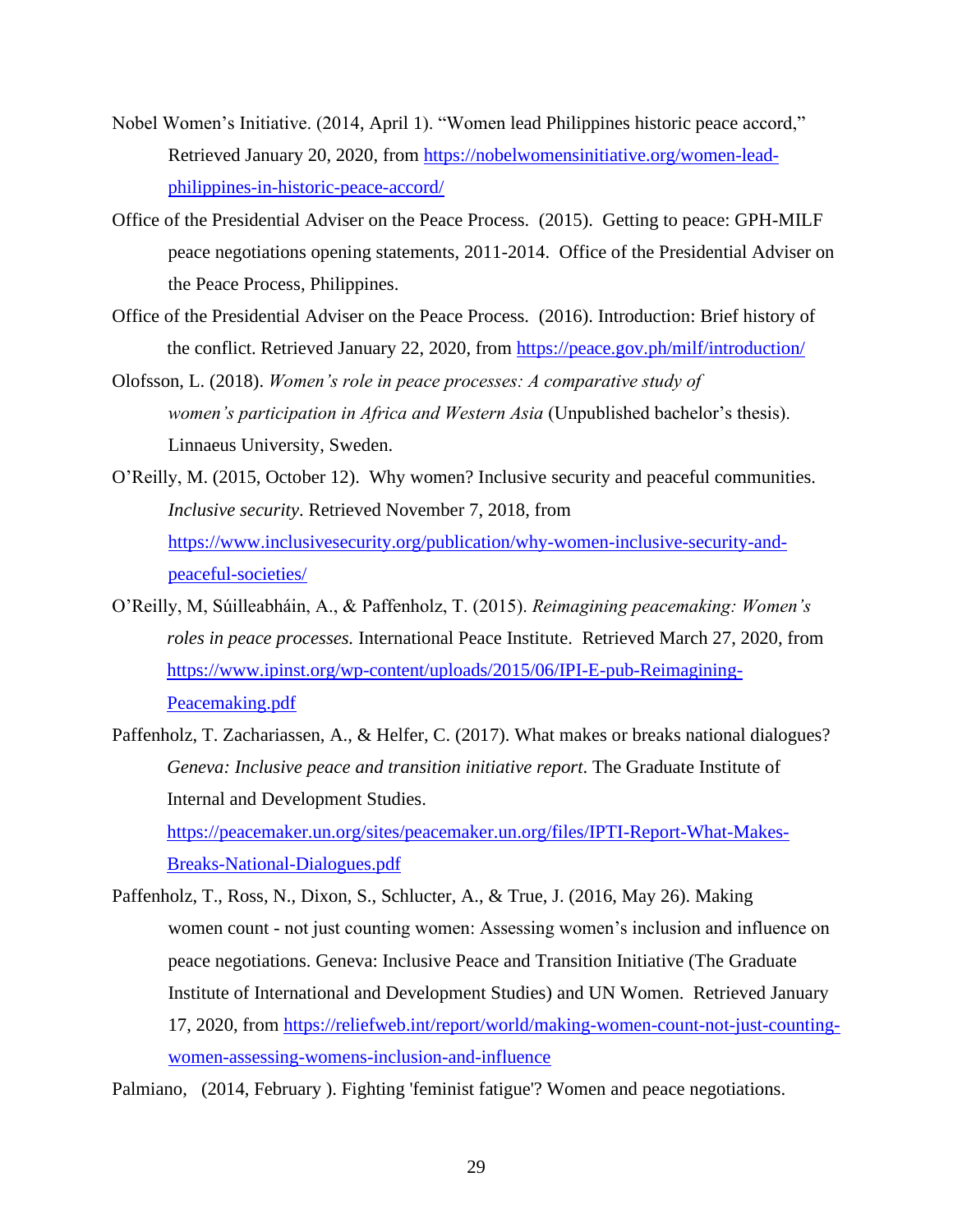Switzerland: Swiss Peace Foundation. Retrieved October 6, 2018, from [https://www.swisspeace.ch/assets/publications/downloads/Working-](https://www.swisspeace.ch/assets/publications/downloads/Working-Papers/61072325e8/Fighting-Feminist-Fatigue-Women-and-Peace-Negotiations-Working-Paper-14-swisspeace-julia_palmiano.pdf)[Papers/61072325e8/Fighting-Feminist-Fatigue-Women-and-Peace-Negotiations-](https://www.swisspeace.ch/assets/publications/downloads/Working-Papers/61072325e8/Fighting-Feminist-Fatigue-Women-and-Peace-Negotiations-Working-Paper-14-swisspeace-julia_palmiano.pdf)[Working-Paper-14-swisspeace-julia\\_palmiano.pdf](https://www.swisspeace.ch/assets/publications/downloads/Working-Papers/61072325e8/Fighting-Feminist-Fatigue-Women-and-Peace-Negotiations-Working-Paper-14-swisspeace-julia_palmiano.pdf)

- PeaceWomen. (2011 December 12). *Philippines: The women in the GPH-MILF Peace Talks*. Retrieved January 21, 2020, from [http://peacewomen.org/content/philippines-women](http://peacewomen.org/content/philippines-women-gph-milf-peace-talks)[gph-milf-peace-talks](http://peacewomen.org/content/philippines-women-gph-milf-peace-talks)
- Philippine Commission on Women. (n.d.). Gender mainstreaming. Retrieved January 18, 2020, from<https://pcw.gov.ph/gender-mainstreaming/>
- Sachs, D., Sa'ar, A., & Aharoni, S. (2007). How can I feel for others when I myself am beaten? The impact of armed onflict on Wowmen in Israel. *Sex Roles 57*(595).
- Santiago, I. (2015, October). *Participation of women in the Mindanao peace process*. United Nations Global Study on 15 Years of Implementation of UNSR 1325 (2000). UN Women. <https://wps.unwomen.org/pdf/research/Santiago.pdf>
- Santos, S.M. (2005). Evolution of the armed conflict on the Moro front. Philippine Human Development Report 2005. *Human Development Network.* Retrieved October 22, 2019, from [https://www.hdn.org.ph/wp-](https://www.hdn.org.ph/wp-content/uploads/2005_PHDR/Chapter%202%20Evolution%20of%20the%20Armed%20Confict%20on%20the%20Moro%20Front.pdf)

[content/uploads/2005\\_PHDR/Chapter%202%20Evolution%20of%20the%20Armed%20](https://www.hdn.org.ph/wp-content/uploads/2005_PHDR/Chapter%202%20Evolution%20of%20the%20Armed%20Confict%20on%20the%20Moro%20Front.pdf) [Confict%20on%20the%20Moro%20Front.pdf](https://www.hdn.org.ph/wp-content/uploads/2005_PHDR/Chapter%202%20Evolution%20of%20the%20Armed%20Confict%20on%20the%20Moro%20Front.pdf)

Shadow Report submitted to the 64th and 66th sessions of the Committee on the Elimination of Discrimination Against Women (CEDAW) in relation to the participation of Non-Governmental Organizations (NGOs) on the implementation of UN Security Council Resolutions 1325 and 1820 by civil society in the Philippines. Women Engaged in action on 1325 (2016, July 4-22). *UN Human Rights Treaty Bodies*. Retrieved January 13,2020, from

[https://tbinternet.ohchr.org/\\_layouts/15/treatybodyexternal/SessionDetails1.aspx?Session](https://tbinternet.ohchr.org/_layouts/15/treatybodyexternal/SessionDetails1.aspx?SessionID=1019&Lang=en) [ID=1019&Lang=en](https://tbinternet.ohchr.org/_layouts/15/treatybodyexternal/SessionDetails1.aspx?SessionID=1019&Lang=en)

- Slocum-Bradley, N. (2008). *Promoting conflict or peace through identity*. Ashgate Publishing Company.
- Slocum-Bradley, N. (2009). The positioning diamond: A transdisciplinary framework for discourse analysis. *Journal for the Theory of Social Behaviour, 40,* 79-107.